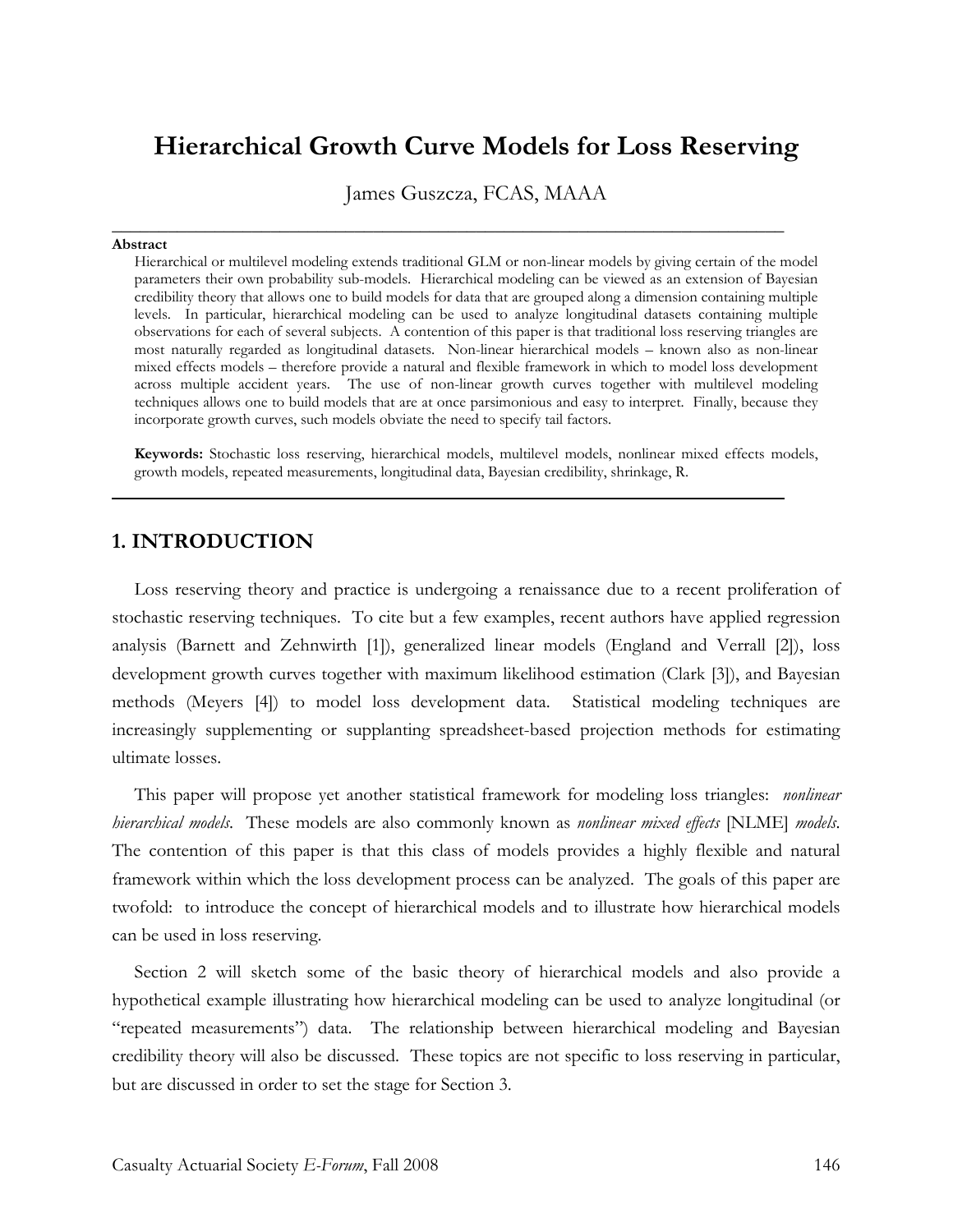Section 3, the main section of the paper, will broaden the discussion of hierarchical models to include non-linear model forms. Motivated by the very interesting presentation of Clark [3], our hierarchical models will incorporate the Weibull and Loglogistic "growth curve" functional forms. These models will be applied to the same loss triangle data analyzed by Clark and others. Many such growth curves are possible, but the Weibull and Loglogistic are two natural options. One way of understanding the loss reserving models proposed here is that they add "random effects" to the types of growth curve models introduced by Clark.

No attempt will be made in this paper to estimate reserve variability, which is beyond the scope of this introductory paper. This will be the subject of a future paper.

## **2. HIERARCHICAL MODELS**

Generally speaking, hierarchical models are used when the data at hand are *grouped* in some important way. Examples include:

- The relationship between standardized test scores and prior grades of students from different high schools.
- Performance of a state's high schools, where schools are grouped into school districts.
- Expected workers compensation claims for exposures with various NCCI class codes.
- Expected loss ratio relativities for a personal auto carrier's various state territories.
- The growth of a collection of soybean plants, measured at various times since planting.

The first two examples are typical of the examples discussed in the social science literature (e.g., Gelman and Hill [5]). The third and fourth examples are classic problems of actuarial science, but are similar in form to the first two examples.

The final example is typical of hierarchical modeling applications in such fields as biology (e.g., modeling the growth of plants and animals) and pharmacology (e.g., modeling the effect of a drug over time). Many such examples are given in the book by Pinheiro and Bates [6]. In cases such as these, we have multiple measurements of each subject, performed at different points in time. Such multilevel datasets are commonly referred to as "longitudinal," "panel," or "repeated measurements" datasets. The primary goal of this paper is to convince the reader that loss reserving triangles can reasonably be regarded as longitudinal datasets, to which hierarchical modeling techniques naturally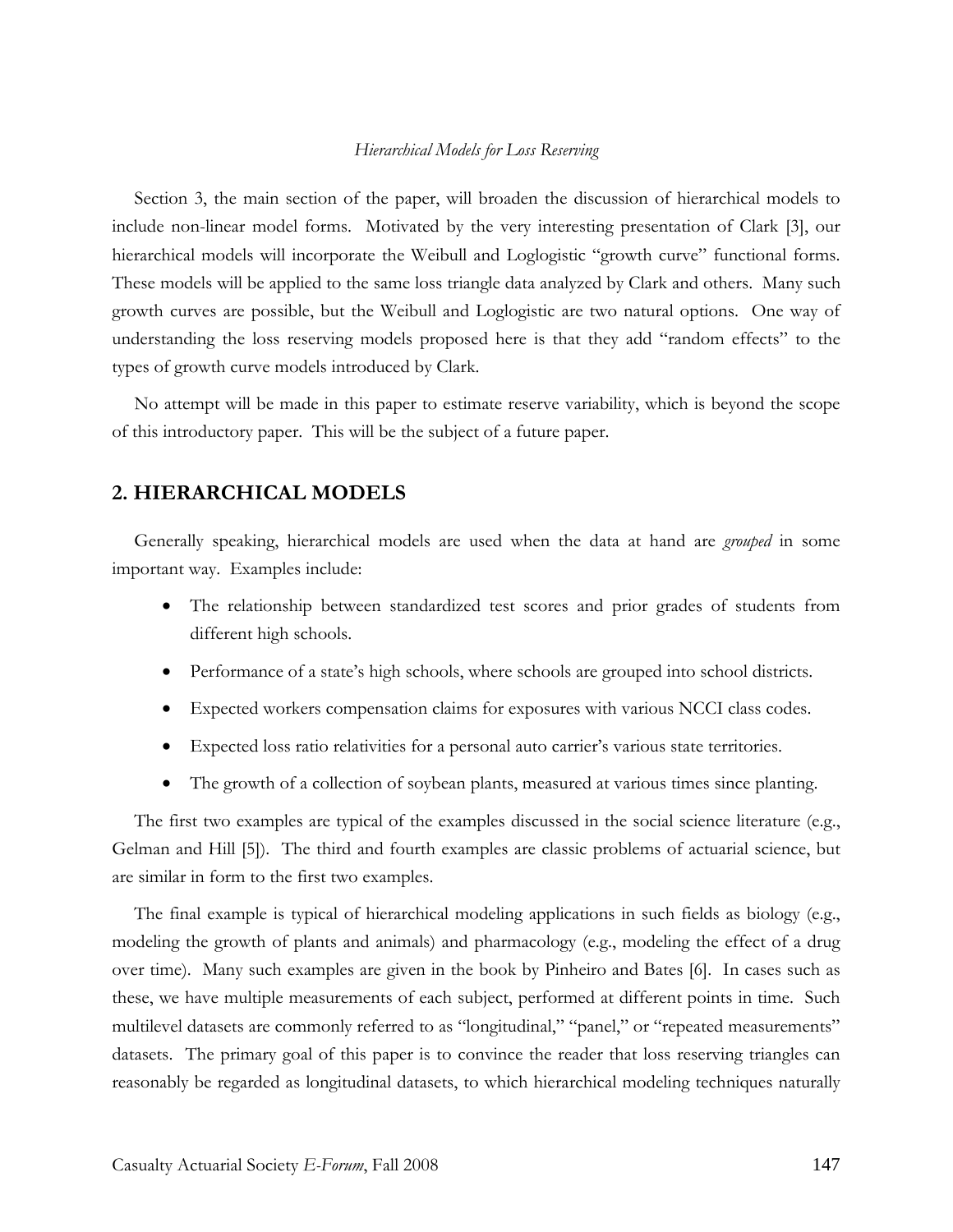apply.

The central concept of hierarchical models is that certain model parameters are *themselves* modeled. In other words, not all of the parameters in a hierarchical model are directly estimated from the data. Rather, (some of) the model parameters are calculated from estimates of the model's *hyperparameters*, which are in turn estimated from the data. Model parameters that are themselves given models are sometimes referred to as "random effects." They are to be distinguished from "fixed effects," which are not modeled, but are instead estimated directly from the data. "Mixed effects models," therefore, refer to models that contain both modeled and non-modeled parameters.

A note on terminology: this paper generally follows Gelman and Hill in favoring the language of hierarchical models over the "random/fixed/mixed effects" terminology. However, the phrase "random effects" will occasionally be used as shorthand for model parameters that are given submodels. Many authors, including Pinheiro and Bates [6], speak mainly in terms of "mixed effects models." Note that Pinheiro and Bates wrote the "nlme" R function that was used to fit the hierarchical models described in this paper.

At this point an example might aid the discussion. Consider a hypothetical company that sells personal auto insurance in each of eight roughly equal-sized regions. We have data for the number of policies in force by region as of January 1, 2005, 2006, 2007, and 2008. We thus have 8\*4=32 data points in all. We would like to build a model that could be used to forecast the number of policies in force, by region, in the coming years.

Using notation suggested by Gelman and Hill, let *i* denote the data point number and range from 1 to 32; similarly let *j* denote the region number. The term *j*[*i*] will denote the group to which data point *i* belongs. For example, *j*[5]=2 because the fifth data point is an observation from Region 2. Two modeling strategies immediately suggest themselves.

**Model 1 (complete pooling of data):** First, we could simply pool the data from all eight regions and regress PIF (policies in force) on time.

$$
PIF = \alpha + \beta t + \varepsilon
$$

where  $\varepsilon \sim N(0,\sigma^2)$ . In this case the 32 data points would be used to estimate the three parameters {α, β, σ}. Here we are effectively ignoring region.

**Model 2 (separate models by region):** Second, we could run eight separate regression models, one for each region.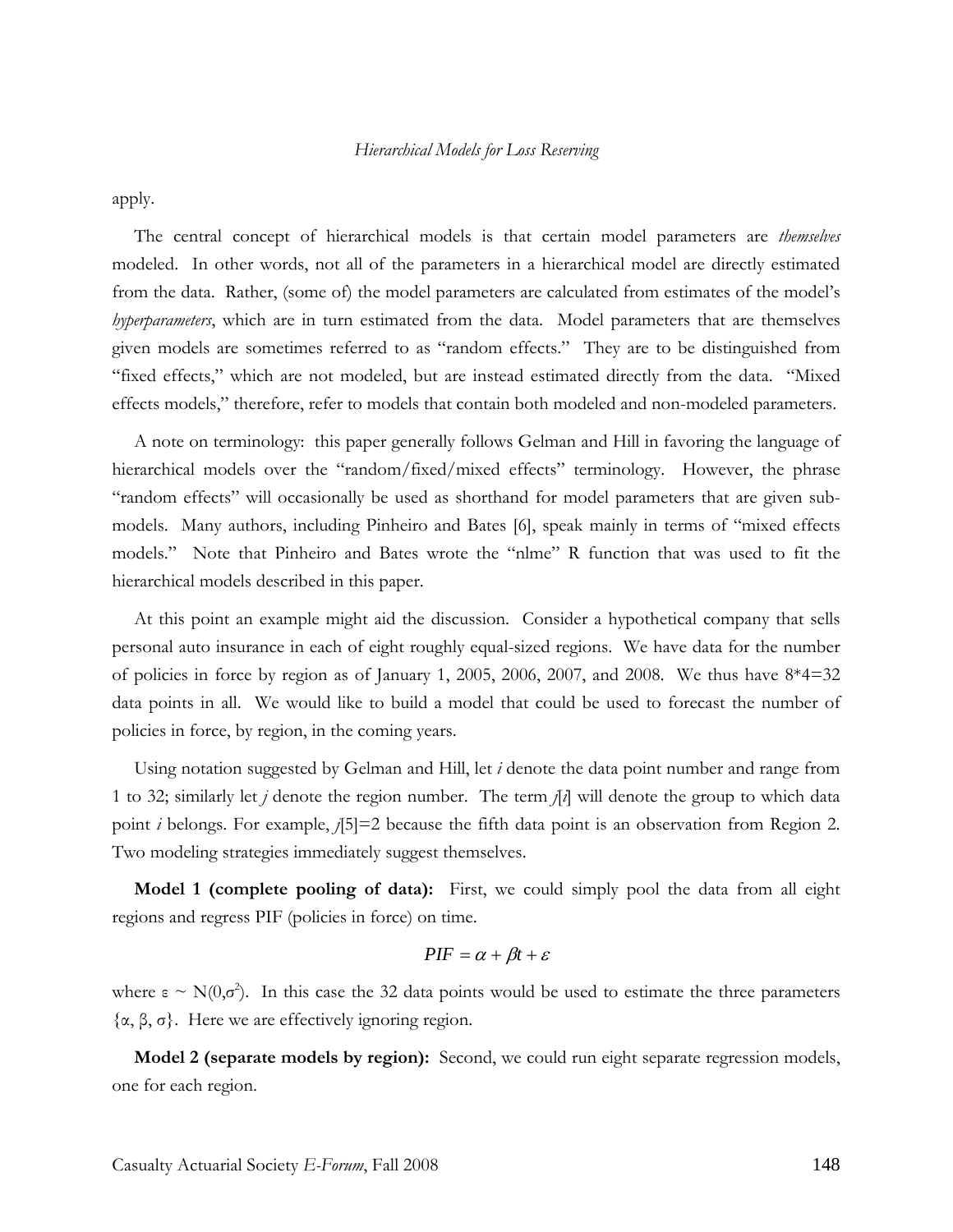$$
PIF = {\alpha^{j} + \beta^{j}t + \varepsilon^{j}}_{j=1,2,...,8}.
$$

Note that each of these eight regression models is fit using only four data points.

These models are plotted in the figure below. The dotted lines represent Model 1 and are the same across all regions. The dashed lines represent Model 2 and vary from region to region. This plot illustrates why neither option is entirely satisfactory. At one extreme, the "pooled" model clearly provides poor fits in, for example, regions 1 and 4. At the other extreme, one might doubt that the data is sufficiently credible to support the fitting of eight region-specific models. For example, the first data point in region 3 appears to exert too much leverage on that model's parameters. A slope closer to that of the "pooled" model might be more believable.



**Model 3 (include region indicator variables):** Of course other conventional strategies are possible. For example, one could fit a no-intercept model that includes a separate indicator variable for each of the eight regions:

$$
PIF = \beta_1 (region == 1) + ... + \beta_8 (region == 8) + \beta_9 t + \varepsilon.
$$

This is a compromise between models 1 and 2. Like Model 1, it is a single "pooled" model that is fit to all of the data. Like Model 2, it allows us to capture region-specific aspects of the data. This is an improvement, but perhaps is still not ideal. We are still estimating 10 parameters – { $β_1, ..., β_8, β_9, σ$ }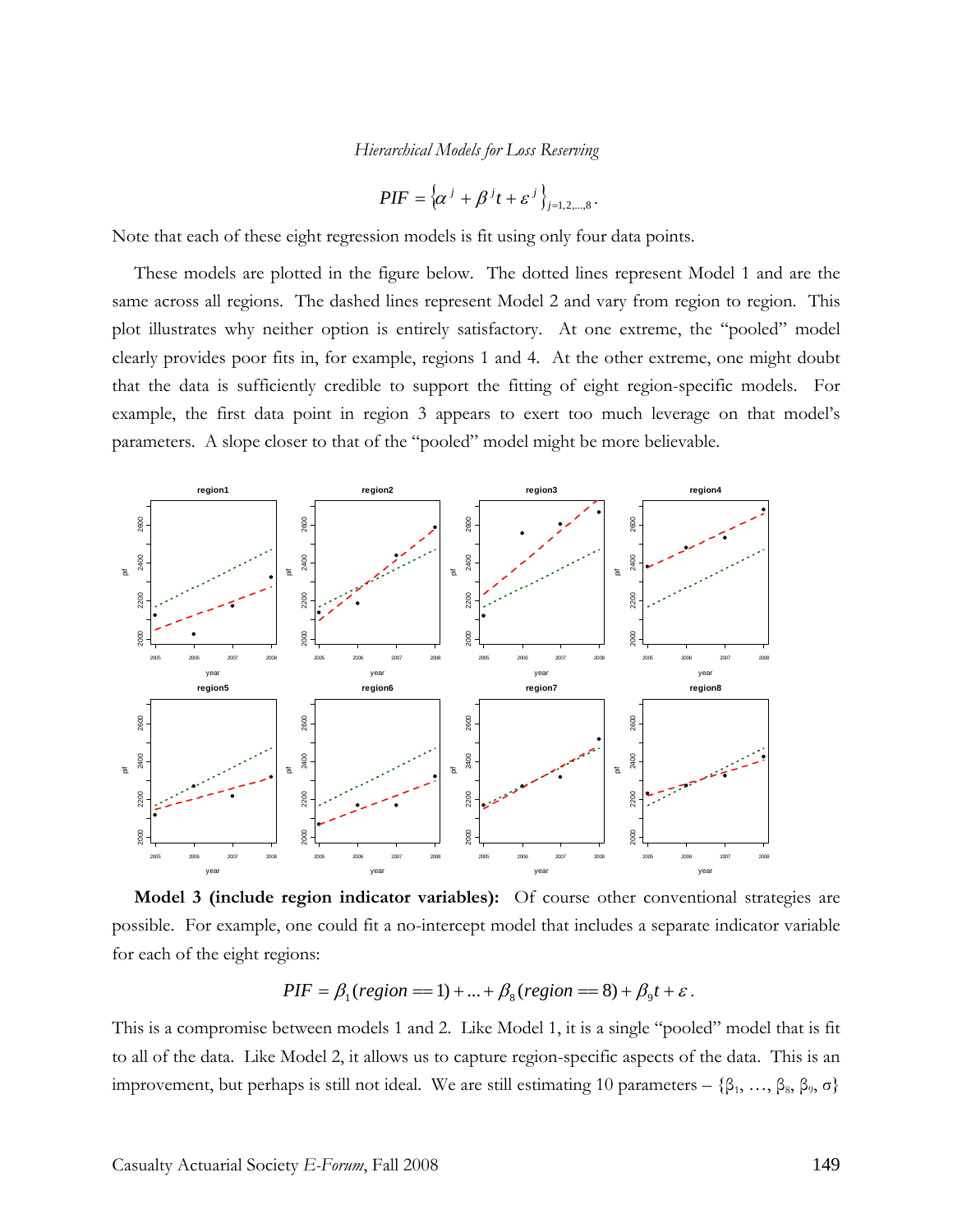– using 32 data points. We face the danger of building an over-parameterized model. (Of course not all of the eight region indicators will necessarily be significant in the model. One or more of the indicators might be dropped.) The need to potentially add region/time interaction terms presents the possibility of further over-parameterization. In the extreme case where we need a separate intercept term and interaction with time for each region, we would need to estimate a model eight different intercepts and eight different slopes. This would essentially return us to Model 2.

**Model 4 (random intercepts):** Hierarchical modeling offers a different type of compromise. In this simple example, rather than estimate a separate "β" parameter for each region directly from the data, we specify a *Gaussian sub-model* of which eight region-specific intercept parameters {α<sub>1</sub>, ...,  $\alpha_8$ } are random draws. Therefore, unlike { $\beta_1$ , ...,  $\beta_8$ } in Model 3, these so-called "random intercepts"  $\{\alpha_1, ..., \alpha_8\}$  are not "estimated directly from the data." Rather, they are derived from the *hyperparameters* of the Gaussian sub-model.

Explicitly, this "random intercepts" hierarchical model can be written:

 $PIF = \alpha_1 + ... + \alpha_8 + \beta t + \varepsilon$  where  $\alpha_i \sim N(\mu_\alpha, \sigma_\alpha^2)$  and  $\varepsilon \sim N(0, \sigma^2)$ .

Or more compactly:

$$
PIF_i \sim N(\alpha_{j[i]} + \beta t_i, \sigma^2) \quad \text{where} \quad \alpha_j \sim N(\mu_\alpha, \sigma^2_\alpha).
$$

In some circles it is conventional to call such a model a "mixed effects" model. The "slope" parameter β is called a "fixed effect," while the  $\{\alpha_1, ..., \alpha_8\}$  parameters are called "random effects."

This hierarchical model contains four hyperparameters which can be estimated using maximum likelihood or a related optimization technique:

$$
\hat{\mu}_{\alpha} = 2068.0
$$
  $\hat{\beta} = 100.06$   $\hat{\sigma} = 81.13$   $\hat{\sigma}_{\alpha} = 123.94$ .

Compare this with the 10 parameters estimated from the non-hierarchical regression model with a separate indicator variable for each region.

As noted above, the intercept "random effect" parameters  $\{\alpha_1, \ldots, \alpha_8\}$  are derived using the model's estimated hyperparameters. Readers familiar with credibility theory might have anticipated that the formula used to do this is:

$$
\hat{\alpha}_j = Z_j \cdot (\bar{y}_j - \beta \bar{t}_j) + (1 - Z_j) \cdot \mu_\alpha \quad \text{where} \quad Z_j = \frac{n_j}{n_j + \sigma^2 / \sigma^2_\alpha}.
$$

In actuarial parlance, each random intercept  $\alpha_j$  is a credibility-weighted average of the region-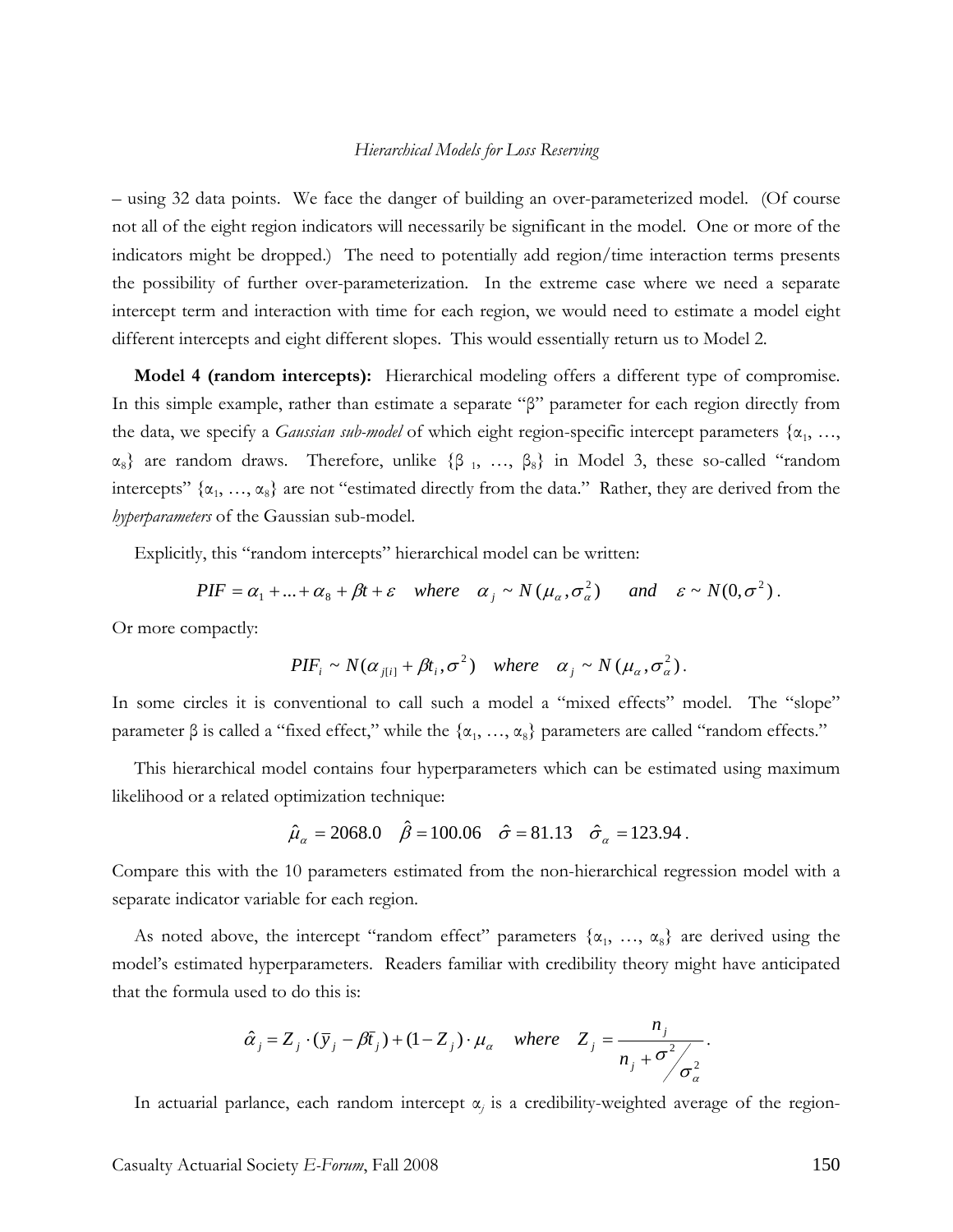specific intercept and the average  $(\mu_a)$  of all of the region-specific intercepts. The credibility factor  $Z_j$  is determined in a familiar way using the number of observations for each region  $(n_j)$ , the variance of the region specific intercepts ( $\sigma^2$ <sub>a</sub>), and the residual variation  $\sigma^2$ .

Models 1 and 2, illustrated above, are special cases of this hierarchical model in a precise sense. As  $\sigma_{\alpha}^2 \to 0$ ,  $Z_j \to 0$  and the hierarchical model approaches Model 1. As  $\sigma_{\alpha}^2 \to \infty$ ,  $Z_j \to 1$  and the hierarchical model approaches Model 2 (Gelman and Hill [5] p. 258).

As an aside, it should be apparent that Bühlmann's credibility model is a specific instance of hierarchical models. If we remove the time covariate *t*, Model 4 becomes

$$
PIF_i \sim N(\alpha_{j[i]}, \sigma^2) \quad \text{where} \quad \alpha_j \sim N(\mu_\alpha, \sigma^2_\alpha).
$$

And the credibility weighting expression becomes:

$$
\hat{\alpha}_j \approx Z_j \cdot \bar{y}_j + (1 - Z_j) \cdot \mu \quad \text{where} \quad Z_j = \frac{n_j}{n_j + \sigma_j^2 / \sigma_a^2}.
$$

Frees [7 section 4.7] provides a helpful discussion of the ways in which several well-known credibility models are specific types of hierarchical models.

In the figure below, the predicted values of Model 4 (solid line) are added to the predicted values of Models 1 and 2. In certain cases (such as Regions 1 and 3) Model 4 appears to be an improvement over Model 2. This is because the more parsimonious Model 4 is not seriously leveraged by these regions' "2005" data points. For regions 2 and 8, on the other hand, Model 2 seems to fit the data better.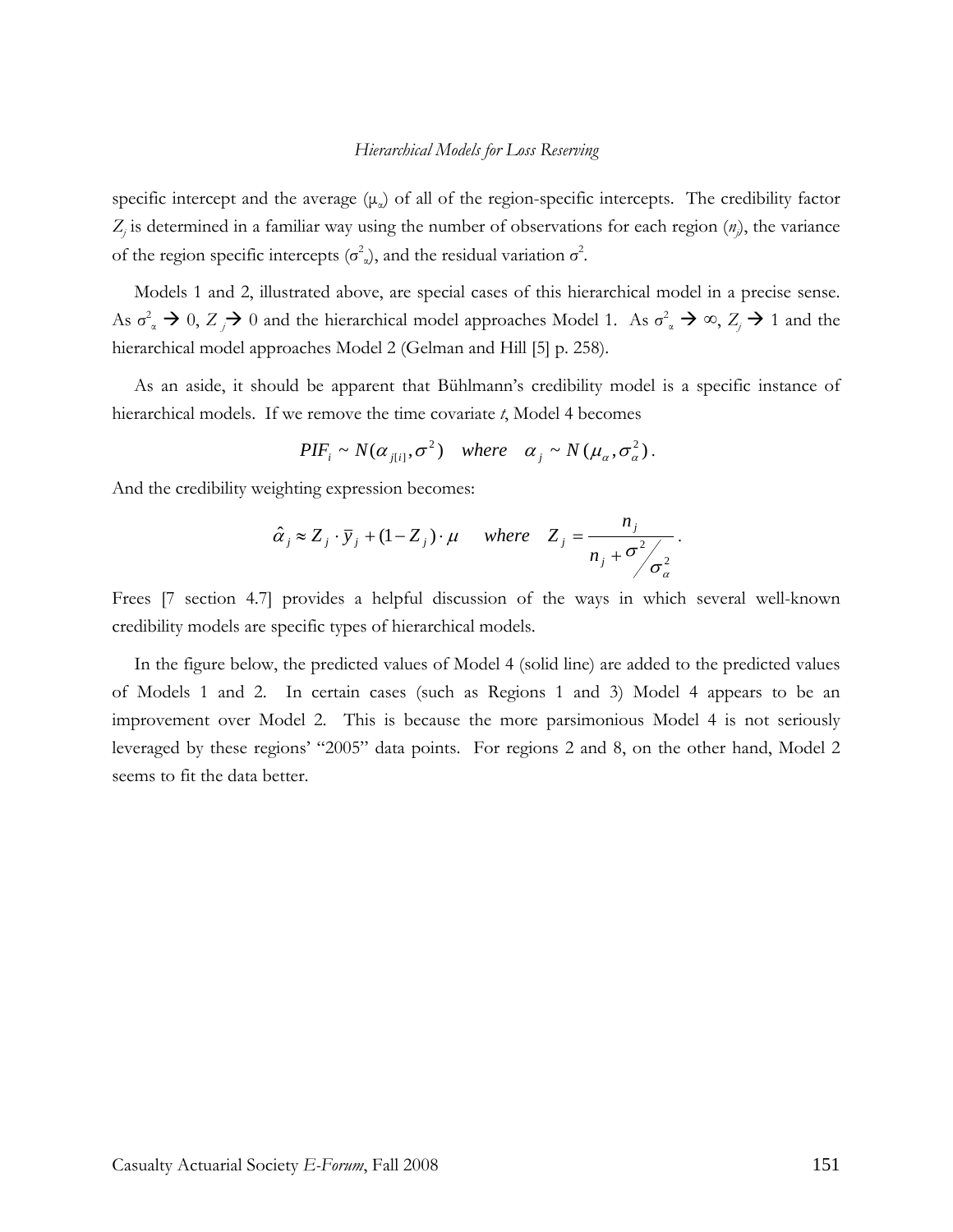

**Model 5 (random slopes and intercepts):** Because of the seemingly suboptimal fit on the model in Regions 2 and 8, one might consider adding a "slope random effect" to model 4. Explicitly:

$$
PIF_i \sim N(\alpha_{j[i]} + \beta_{j[i]} \cdot t_i, \sigma^2) \quad where \quad \begin{pmatrix} \alpha_j \\ \beta_j \end{pmatrix} \sim N([\mu_\alpha, \mu_\beta] \Sigma) \quad , \quad \Sigma = \begin{bmatrix} \sigma_\alpha^2 & \sigma_{\alpha\beta} \\ \sigma_{\alpha\beta} & \sigma_\beta^2 \end{bmatrix}.
$$

Model 5 contains six hyperparameters:  $\{\mu_{\alpha},\mu_{\beta},\sigma_{\alpha},\sigma_{\beta},\sigma_{\alpha\beta},\sigma\}$ , two more than Model 4. Because Models 4 and 5 are nested models, we can compare their expected predictive accuracy by comparing their log-likelihoods and Akaike Information Criterion [AIC] statistics.

|         |         |    | AIC    |
|---------|---------|----|--------|
| Model 4 | -186.20 |    | 380.40 |
| Model 5 | -184.32 | ีค | 380.64 |

Recall that  $AIC = -2*LL + 2*d.f.,$  as can be confirmed from the above table. In a phrase, AIC is log-likelihood penalized for the number of hyperparameters in the model. The model with the lower AIC statistic is thought to make a better trade-off between complexity and goodness-of-fit, and is therefore expected to make more accurate predictions of future data.

Adding the further "random effect" to vary the slopes (in addition to varying the intercepts)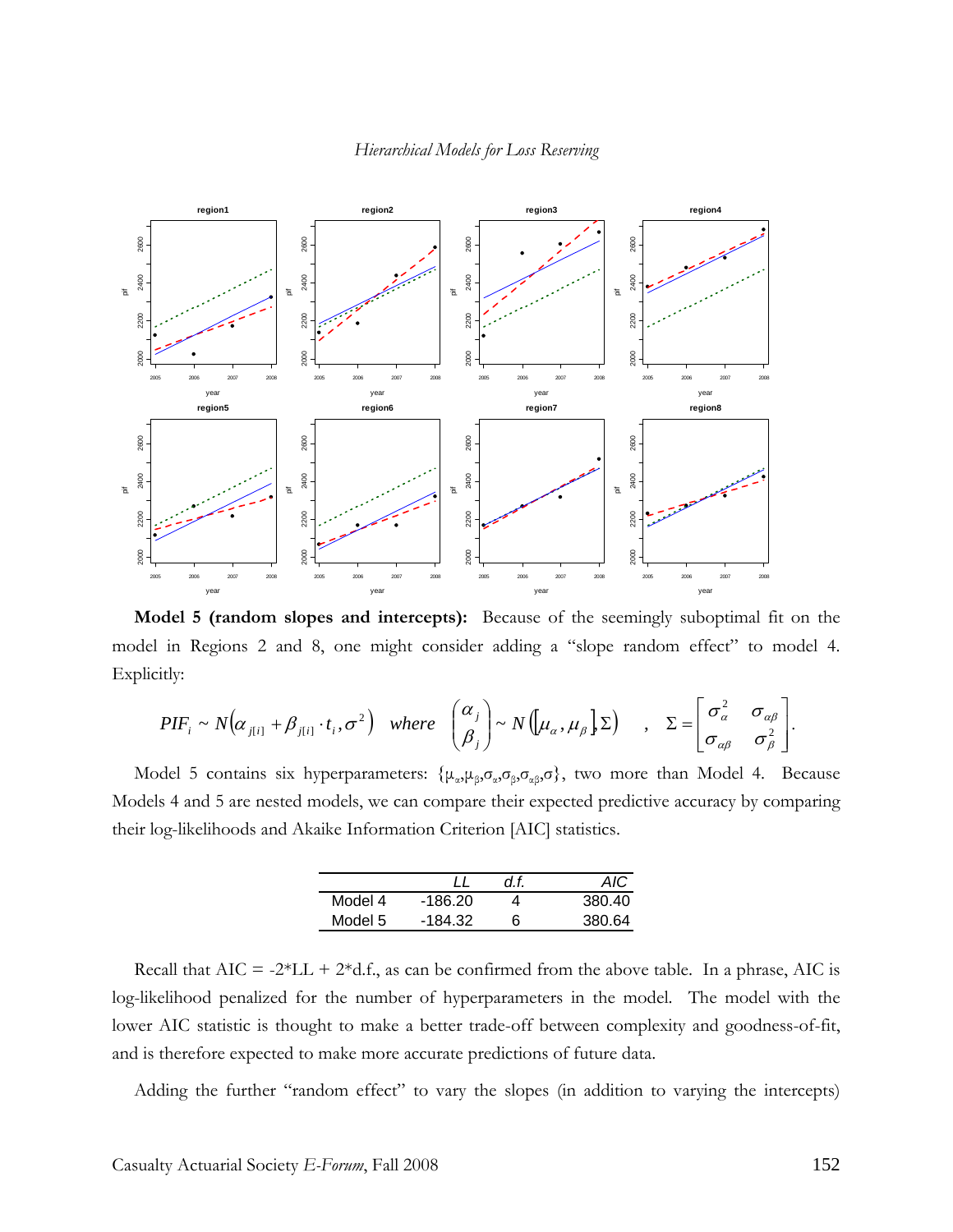results in an improved log-likelihood; but a slightly worse AIC. This comparison suggests that it would be wise to favor the more parsimonious Model 4 above the slightly better fitting Model 5. The AIC comparison suggests that Model 5 might over-fit the data.

**General Observations:** Before turning to loss reserving, it is worth making a few general observations about the implications of hierarchical modeling for actuarial work. First, the hierarchical/multilevel modeling framework is a generalization of current actuarial modeling practice in two important ways.

- Actuaries often face a dilemma when faced with multilevel modeling situations. For example, should one pool one's data and build a single countrywide predictive model to be used in all states? Or should one build separate models by state? These options are analogous to Models 1 and 2 above. In the light of the above discussion, it should be clear that these two options are extreme cases (as the variance of a hierarchical model's random effects approach 0 and  $\infty$ , respectively) of a suitably specified hierarchical model.
- Bayesian credibility models are specific types of hierarchical models. Just as generalized linear models (GLMs) have provided a unifying framework for traditional minimum bias calculations, hierarchical modeling theory provides a unifying framework for Bayesian credibility modeling. This is helpful both pedagogically and practically. Pedagogically, it is helpful to understand the connection between Bayesian credibility and linear modeling. Practically, multilevel modeling packages can be used to perform Bayesian credibility calculations. In the same way that GLM modeling is less cumbersome than performing minimum bias calculations, hierarchical modeling packages allow one to perform Bayesian credibility calculations with a minimum of ad hoc programming. Furthermore, multilevel modeling packages make it easy to employ rigorous statistical methodology – such as graphical diagnostics and comparison of goodness-of-fit statistics – in one's work.

A second observation is that multilevel modeling potentially allows one to achieve a much better fit at the expense of adding only a few additional hyperparameters to a conventional GLM model. In the above example, Model 4 contains only one more hyperparameter than Model 1, but it provides a much better fit to the data. This is because the "scoring equation" for Model 4 contains nine parameters  $\{\alpha_1, \ldots, \alpha_8, \beta\}$  as opposed to Model 1's insufficient  $\{\alpha, \beta\}$  parameters. In short, actuaries can consider specifying hierarchical GLM models (HGLMs) as an alternative to purely "fixed effects" GLM models.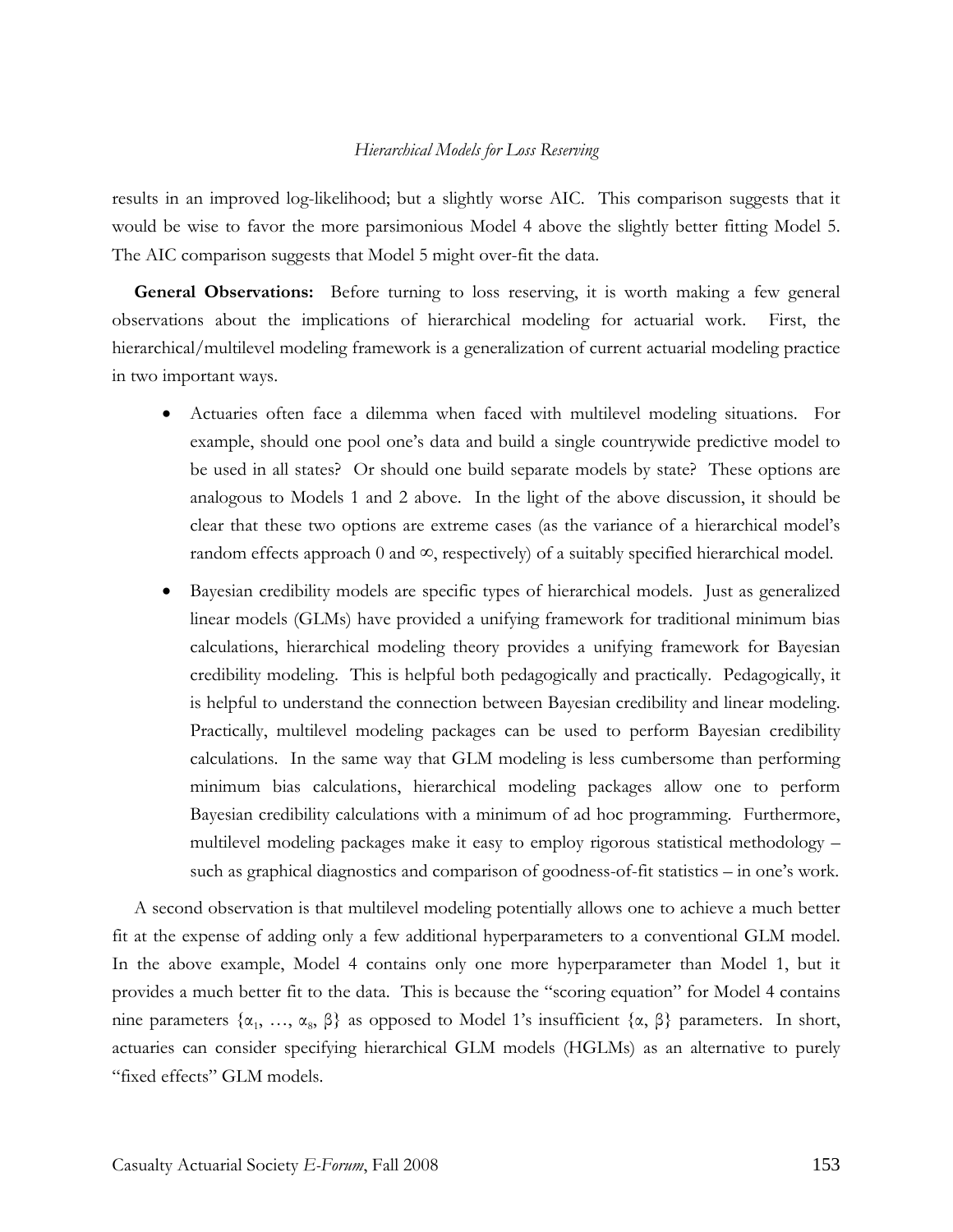A related point is that the hierarchical modeling framework works well even if one's data contains a very large number of levels. The above example could easily be modified to involve four years of PIF data in each of 1000 counties. Model 4, with its four hyperparameters, or Model 5, with its six hyperparameters, would be no less applicable to this data. By comparison a traditional, nonhierarchical model would potentially need hundreds of indicator variables. In short, the hierarchical modeling framework provides a natural way to handle "massively categorical" variables in one's modeling work. This is because hierarchical modeling implicitly allows one to perform Bayesian credibility weighting within a GLM model building context.

These observations are not specific to loss reserving, but they set the stage for the hierarchical growth curve approach to loss reserving to be outlined in the next section.

## **3. HIERARCHICAL MODELS FOR LOSS RESERVING**

The preceding section might have seemed like a long detour away from the topic of loss reserving. But it reviewed some of the concepts needed to build a hierarchical model of the loss development process. Consider a garden variety 10-by-10 loss triangle. Each of the 55 non-missing cells contains cumulative losses (CL), indexed by accident year AY and development period dev. We will treat this loss triangle as a multilevel dataset, in which each of the 10 accident years is a separate level. This will allow us to build a hierarchical model in which we "regress" cumulative losses CL on development period dev. The major disanalogy with the illustrative example in the previous section is that we must replace the linear regression with a non-linear model.

Pinheiro and Bates discuss three advantages of nonlinear hierarchical models, each of which apply in the context of loss reserving:

- **Interpretability.** The modeling approach to be outlined here requires that one explicitly model the loss development process in a specific functional form. Judgment as well as background empirical or theoretical knowledge can be used to guide the choice of nonlinear functional form.
- **Parsimony.** A well-chosen nonlinear function can model a non-linear process with fewer parameters than a linear model with multiple polynomial terms. In addition, as illustrated in the previous section, the hierarchical modeling approach potentially allows one to replace a potentially large number of subject-specific indicator variables and interaction terms with a small number of hyperparameters.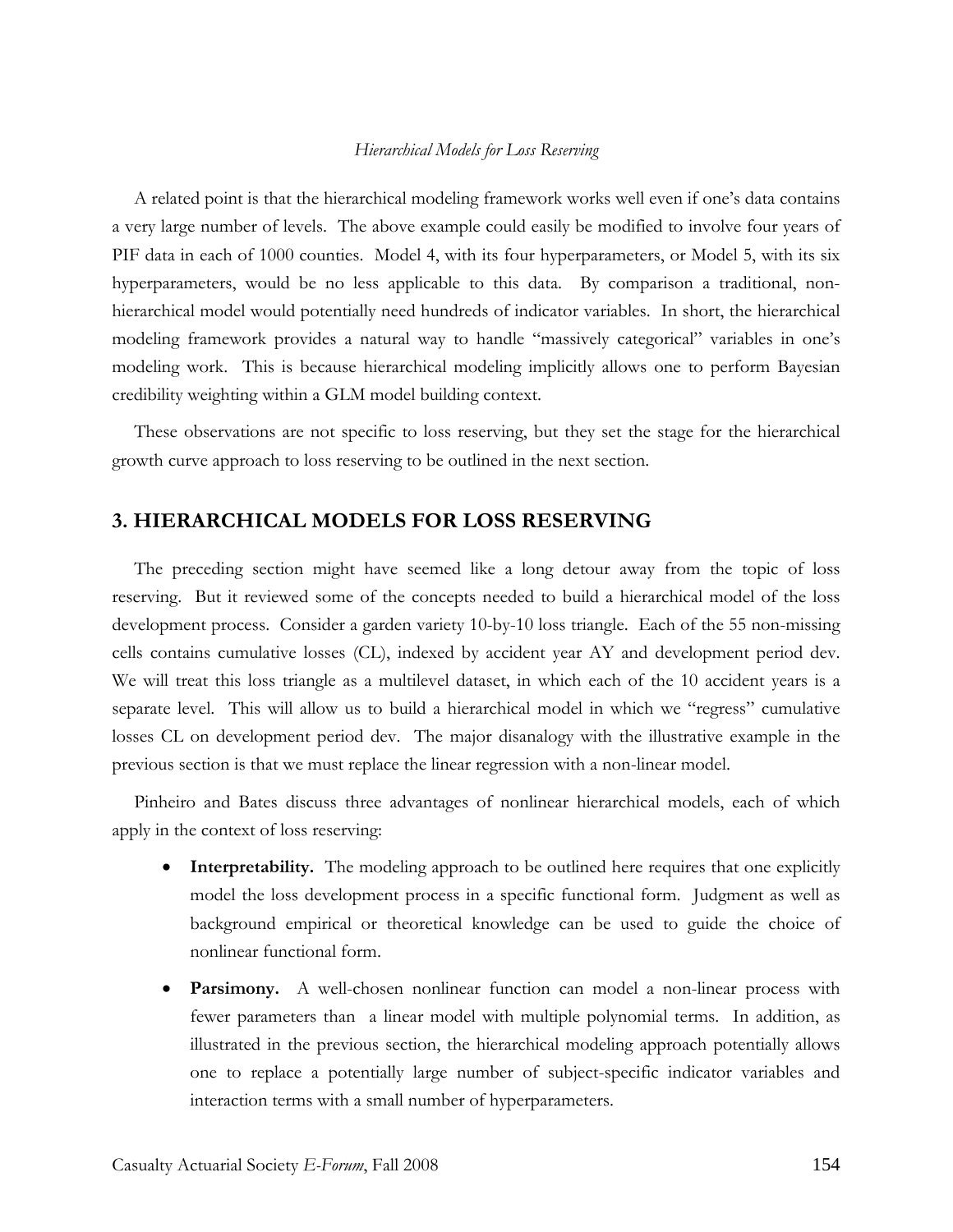**Validity beyond the observed range of the data.** Of course it is always dangerous to use a model to extrapolate beyond the data. However, the approach to be outlined here at least offers a framework within which one can harness one's background knowledge when specifying a model. Such an approach is less likely to lead one astray than a less parsimonious or more atheoretical "curve-fitting" approach.

**Sample Dataset:** To illustrate, we will work with the sample loss reserving dataset analyzed by Clark [3]. For ease of viewing, the cumulative loss numbers in the table below numbers have been divided by 1,000. These numbers are rounded only for the purpose of display; no rounding was done in performing the calculations.

|              |        |       |       | <b>Cumulative Losses in 1000's</b> |       |       |       |       |       |              |          |         |             |
|--------------|--------|-------|-------|------------------------------------|-------|-------|-------|-------|-------|--------------|----------|---------|-------------|
| AY           | 12     | 24    | 36    | 48                                 | 60    | 72    | 84    | 96    | 108   | 120          | reported | est ult | reserve     |
| 1991         | 358    | 1.125 | 1,735 | 2,183                              | 2,746 | 3,320 | 3,466 | 3,606 | 3,834 | 3.901        | 3,901    | 3,901   | $\mathbf 0$ |
| 1992         | 352    | 1.236 | 2.170 | 3,353                              | 3.799 | 4,120 | 4.648 | 4,914 | 5,339 |              | 5,339    | 5,434   | 95          |
| 1993         | 291    | 1,292 | 2,219 | 3,235                              | 3,986 | 4,133 | 4,629 | 4,909 |       |              | 4,909    | 5,379   | 470         |
| 1994         | 311    | 1.419 | 2,195 | 3.757                              | 4,030 | 4,382 | 4,588 |       |       |              | 4,588    | 5,298   | 710         |
| 1995         | 443    | 1,136 | 2,128 | 2,898                              | 3,403 | 3,873 |       |       |       |              | 3,873    | 4,858   | 985         |
| 1996         | 396    | 1,333 | 2,181 | 2,986                              | 3,692 |       |       |       |       |              | 3,692    | 5,111   | 1,419       |
| 1997         | 441    | 1,288 | 2,420 | 3,483                              |       |       |       |       |       |              | 3,483    | 5,672   | 2,189       |
| 1998         | 359    | 1.421 | 2,864 |                                    |       |       |       |       |       |              | 2,864    | 6,787   | 3,922       |
| 1999         | 377    | 1,363 |       |                                    |       |       |       |       |       |              | 1,363    | 5,644   | 4,281       |
| 2000         | 344    |       |       |                                    |       |       |       |       |       |              | 344      | 4,971   | 4,627       |
|              |        |       |       |                                    |       |       |       |       |       |              |          |         |             |
| chain link   | 3.491  | 1.747 | 1.455 | 1.176                              | 1.104 | 1.086 | 1.054 | 1.077 | 1.018 | 1.000        | 34.358   | 53,055  | 18,697      |
| chain Idf    | 14.451 | 4.140 | 2.369 | 1.628                              | 1.384 | 1.254 | 1.155 | 1.096 | 1.018 | 1.000        |          |         |             |
| growth curve | 6.9%   | 24.2% | 42.2% | 61.4%                              | 72.2% | 79.7% | 86.6% | 91.3% |       | 98.3% 100.0% |          |         |             |

To provide a baseline for comparison, the results of a simple chain ladder calculation are displayed along with the raw data. All data was used to calculate each of the link ratios; and the  $120\rightarrow$ ultimate "tail factor" is assumed to be 1.0. According to this calculation, the expected total outstanding losses are approximately \$18.7M. The implied "growth curve" is simply the reciprocal of the sequence of loss development factors.

**Clark's Models:** The nine "growth curve" numbers resulting from the simple chain ladder exercise can be viewed as a piecewise linear approximation to a continuous growth curve. Clark considers two such growth curves, the Weilbull and Loglogistic, and integrates each of them into two models of the loss triangle data. The Weilbull growth curve has the form:

$$
G(x | \omega, \theta) = 1 - \exp(-(x/\theta)^{\omega}).
$$

The Loglogistic curve has the form: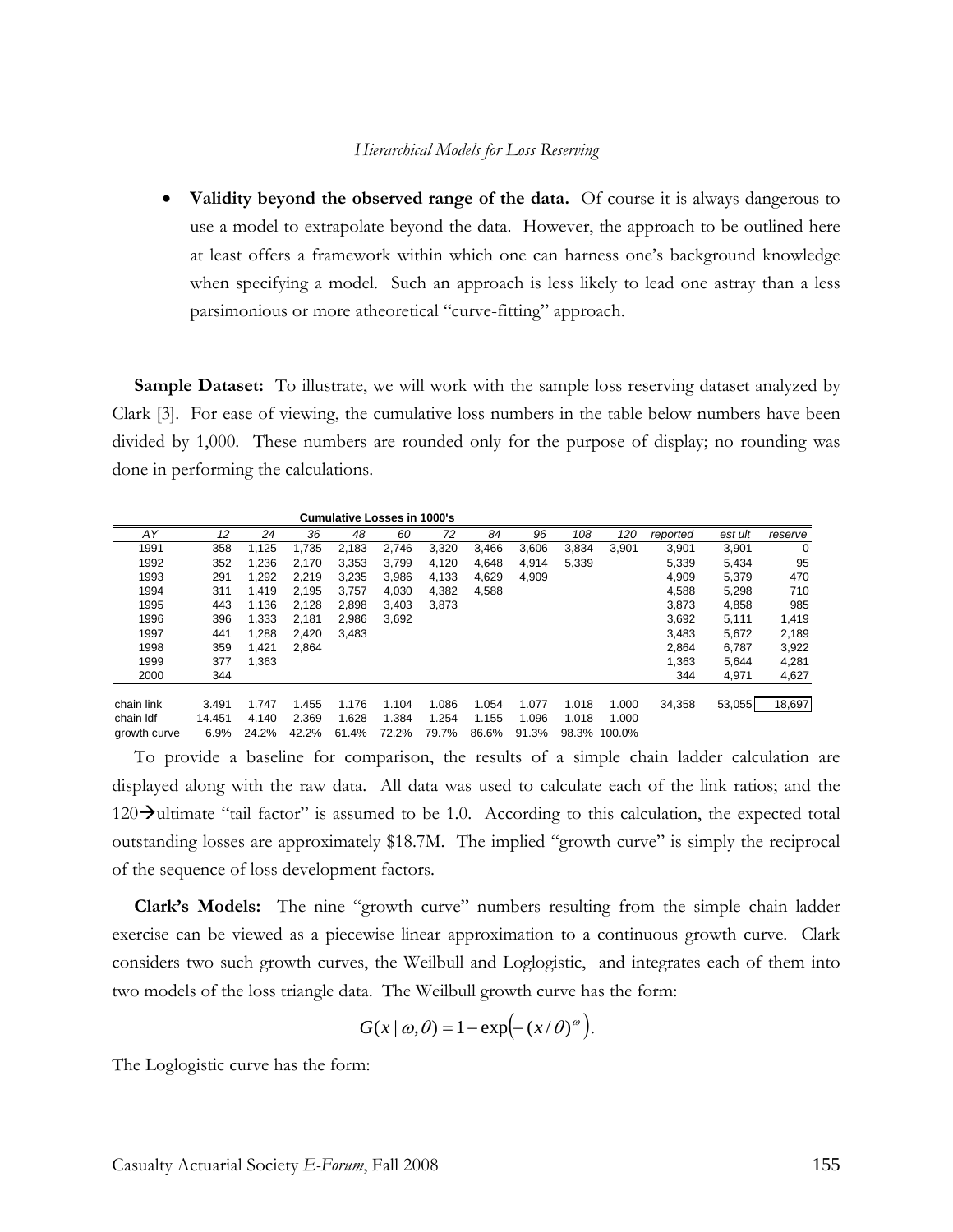$$
G(x \mid \omega, \theta) = \frac{x^{\omega}}{x^{\omega} + \theta^{\omega}}.
$$

Purely for illustration, we can fit each of these curves to the reciprocal of the chain ladder loss development factors (LDFs) displayed above. The resulting curves are displayed below, together with the reciprocal of the nine chain ladder LDFs.



This plot confirms that both the Weibull and Loglogistic growth curves are plausible candidates for modeling the loss development process. Each of the curves fits the reciprocal LDF pattern reasonably well. Note that the Loglogistic growth curve has a "heavier tail" than the Weibull, implying a longer loss development process and higher estimated ultimate losses. Note also that neither of the curves fits empirical development pattern perfectly. The Loglogistic curve fits the earlier data points better; whereas the Weibull curve is a bit closer to the final data point. In practice, one's background knowledge of the likely length of the loss development process would be used to decide between these, or other, growth curves. Following Clark, we fit sample models incorporating each of these growth curves and compare the results.

Clark proposes two models of the loss data. The first is called the "Loss Development Factor" (LDF) model, and can be expressed: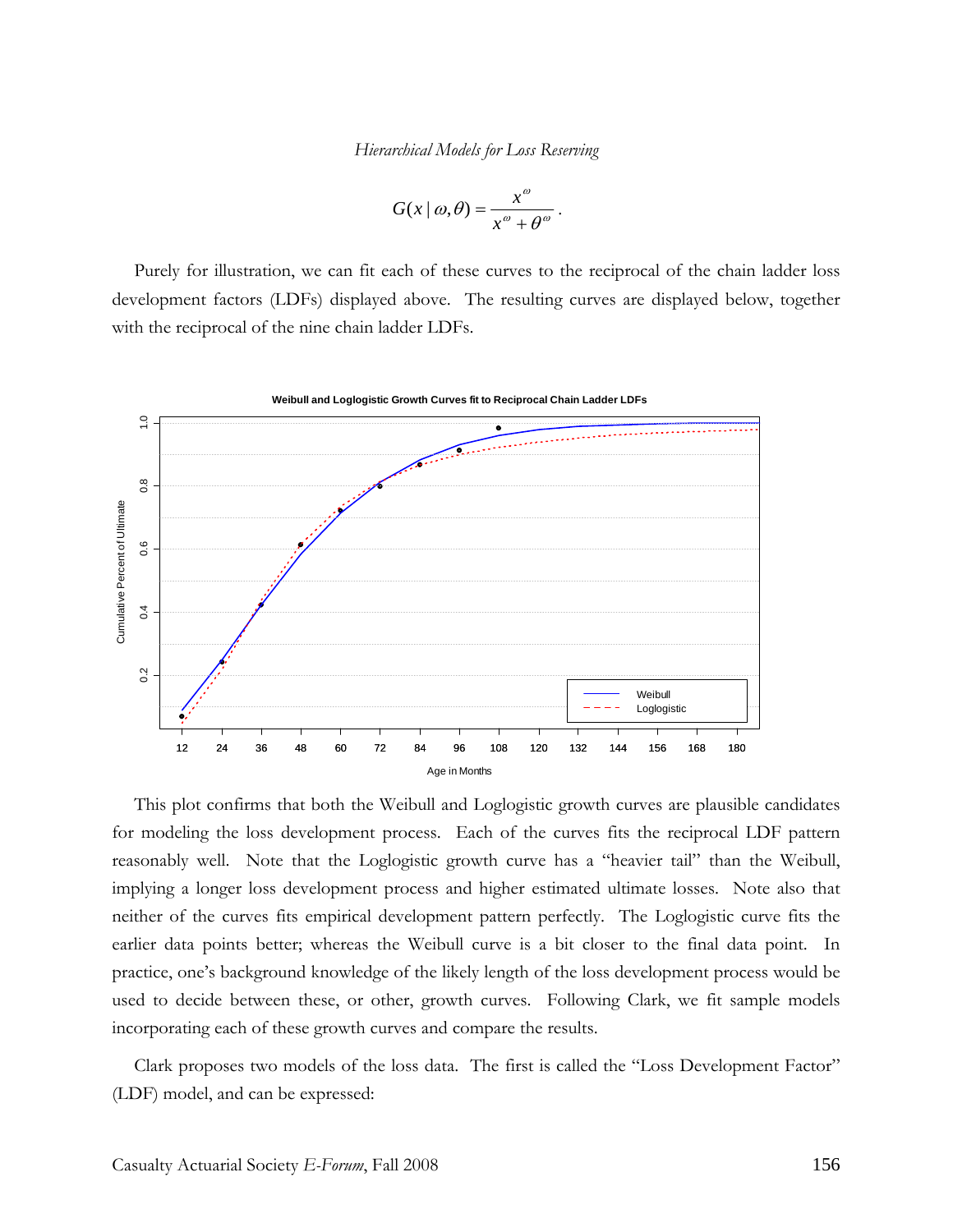$$
CL_{AY,dev} = ULT_{AY}\big[1-G(dev \mid \omega, \theta)\big].
$$

The function *G* can be the Weibull, the Loglogistic, or any other suitable growth function. The LDF model contains 12 parameters:  $\{ULT_{1991}, \ldots, ULT_{2000}, \omega, \theta\}.$ 

(Note that Clark in fact models incremental rather than cumulative losses, and therefore specifies a formula that differs accordingly. Specifically, Clark's formula is

$$
IL_{AY;x,y} = ULT_{AY}[(y \mid \omega, \theta) - G(x \mid \omega, \theta)]
$$

where  $IL_{AY;xy}$  denotes the incremental losses in accident year  $AY$  between ages  $x$  and  $y$ . This is advantageous in that random noise at age *x* will not be propagated through ages *x*+1, *x*+2, and so on. For readability and ease of exposition, the models discussed in this paper are cast in terms of cumulative, rather than incremental, losses. However, it is a simple exercise to recast these models, as done above, in terms of incremental losses.)

Clark's calls his second model a "Cape Cod" model. Here the unknown parameters  $ULT_{AY}$  are replaced with *PREM*<sub>AY</sub>*·ELR*:

$$
CL_{AY,dev} = PREM_{AY} \cdot ELR[1 - G(dev | \omega, \theta)].
$$

*PREM*<sub>AY</sub> denotes on-leveled premium for accident *AY* (a known quantity). This model incorporates the Cape Cod assumption of a constant expected loss ratio (ELR) across all accident years. As a result, this model contains only three unknown parameters,  ${ELR,\omega,\theta}$ , as opposed to the LDF model's 12. The Cape Cod model is therefore less prone to overfitting the available data (in this illustration, 55 data points) than the LDF model. Clark points out that the less parsimonious LDF model results in more parameter variance, in turn resulting in more variance around the estimated reserves.

**Baseline Hierarchical Model:** It is possible to build hierarchical counterparts to each of Clark's models. Let us begin with Clark's LDF model. Rather than estimate the 10 parameters {*ULT*1991,…, *ULT*2000} directly from the data, we can model them in hierarchical fashion. Explicitly:

$$
CL_{AY,dev} = ULT_{AY} \left[ 1 - \exp(-(x/\theta)^{\omega}) \right] + \varepsilon_{AY,dev}
$$
  

$$
ULT_{AY} \sim N(\mu_{ULT}, \sigma_{ULT}^{2})
$$
  

$$
Var(\varepsilon_{AY,dev}) = \sigma^{2} C \hat{L}_{AY,dev}
$$

This will be our baseline model. All of the alternate models to be discussed subsequently will be modifications of this baseline. The baseline model contains five unknown hyperparameters that must be estimated from the data: { $\mu_{ULT}$ ,  $\omega$ ,  $\theta$ ,  $\sigma_{ULT}$ ,  $\sigma$ }. Specifying a sub-model of  $ULT_{AY}$  in the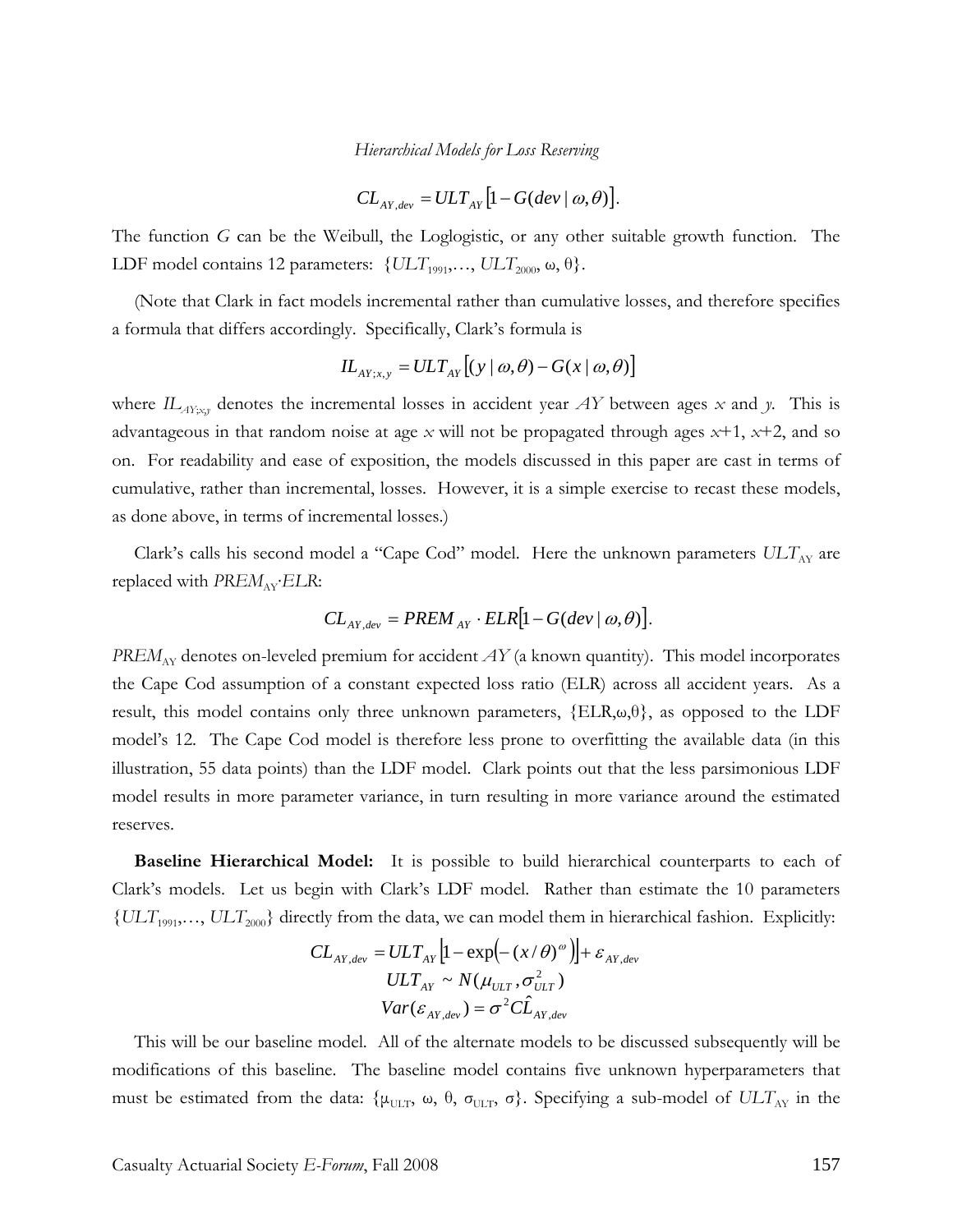above fashion is analogous to replacing the region-specific indicator variables in the previous section's PIF example with the "random intercepts" α*<sup>j</sup>* .

Note that rather than assuming constant variance for each loss amount, we are assuming that the within-variance is proportional to the fitted value, where  $\sigma^2$  is the proportionality constant. This corresponds to the over-dispersed Poisson assumption found in both England and Verrall [2] and Clark. We will relax this assumption shortly.

This model can easily be fit using the "nlme" ("non-linear mixed effects") function in R. (Please refer to the note at the end of this paper for information on how to obtain R and the nlme function.) The R code needed to do this is quite straightforward:

```
start.vals <- c(ult=5000, omega=1.4, theta=45) 
w1 <- nlme(cum ~ ult*(1 - exp(-(dev/theta)^omega))
             , fixed = list(ult~1, omega~1, theta \sim 1)
             , random = ult \sim 1 | AY
              , weights = varPower(fixed=.5) 
              , data=dat, start = start.vals)
```
Note most stochastic reserving techniques, this one included, require that one organize one's data in matrix rather than triangular form. The appendix to this paper displays the data in the form that it is read in prior to submitting the above R code.

We must supply starting values in order to estimate the parameters of a non-linear hierarchical model (starting values are not needed for linear hierarchical models). Choosing the appropriate starting values is something of an art. Still, in this particular case the model converges to the correct solution for a wide range of starting values. For example, replacing the above starting values with {10000, 2.0, 100} does not change the resulting model. However further changing the starting value of "ult" to 15000 causes the model not to converge. Changing the starting value for "omega" to 3.0, on the other hand, causes the model to converge to an incorrect solution. (A quick glance at a residual plot makes it clear that the solution is incorrect.) In most cases it should be possible to select a workable set of starting values using the estimated ultimate losses and implied growth curve from a simple chain ladder analysis.

Submitting the above R code yields the following estimates of the model's five hyperparameters. The model runs in seconds.

 $\mu_{UIT}$  = 5306.6  $\omega$  = 1.306  $\theta$  = 46.64  $\sigma_{UIT}$  = 543.03  $\sigma$  = 2.955

This model's AIC statistic is 725.76. Also, the *p*-values associated with  $\mu$ ,  $\omega$ , and  $\theta$  are all less than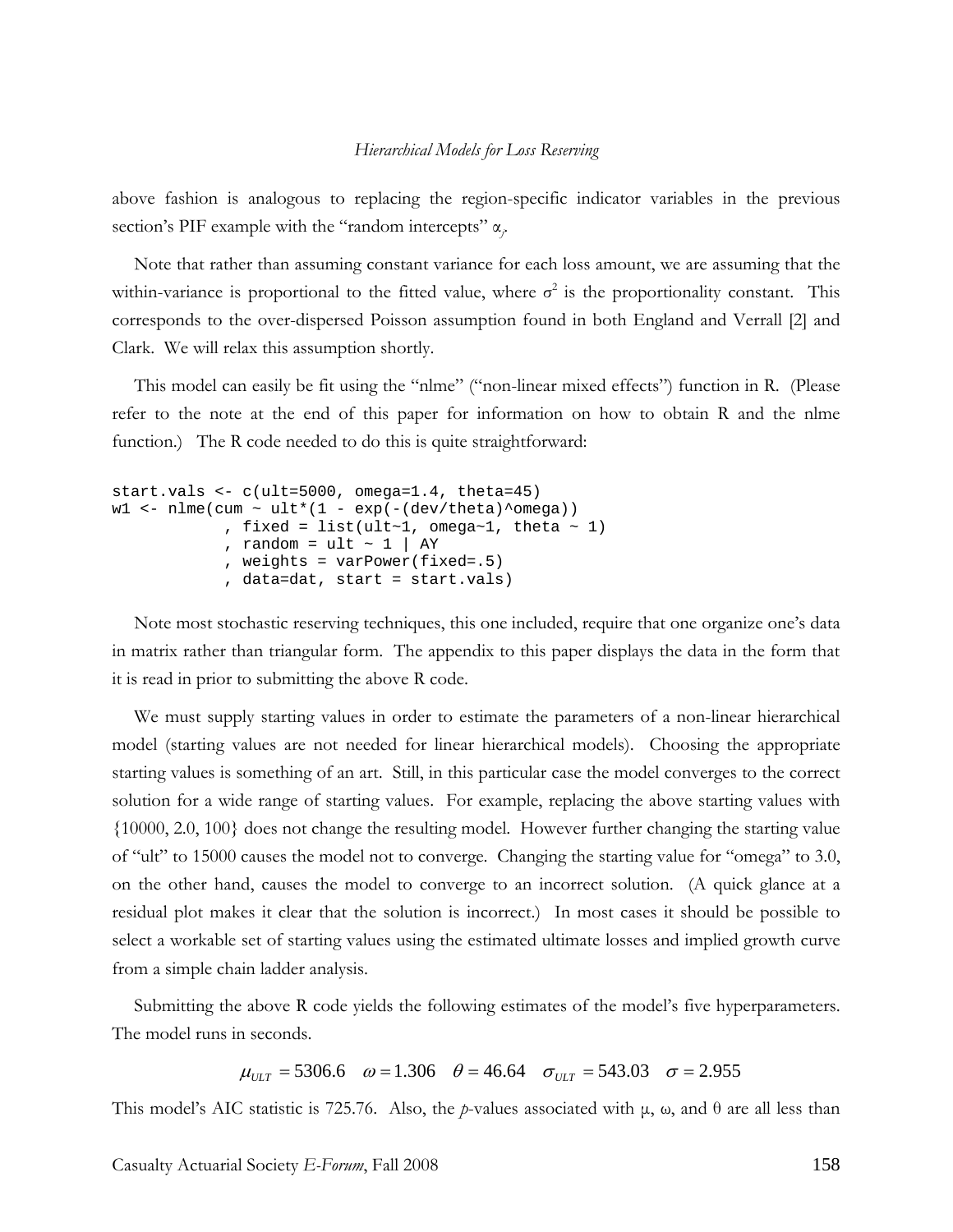.0001. The parameter error associated with this model is therefore fairly low.

We note in passing that the  $\omega$  and  $\theta$  parameter estimates for Clark's Weilbull LDF model are 1.297 and 48.885, respectively. These are reasonably consistent with our results.

The parameters and estimated ultimate losses and loss reserves resulting from the baseline model are displayed in the table below. The model's parameters (not hyperparameters) are listed in the omega, theta, and ULT columns. Because they were not given "random effects," omega and theta are the same for each accident year. We will shortly investigate the effect of adding random effects to the ω and  $θ$  parameters.

The key difference between this model and Clark's LDF model, is that here the estimated ultimate losses in the *ULT* column are *not* estimated directly from the data. Rather, they are derived from the estimates of the model's hyperparameters. Note that the average value of the *ULT* column is 5306.6, which is the same as the estimate of  $\mu_{\text{ULT}}$ .

| AY    | dev             | omega | theta  | growth | reported | eval120 | eval240 | <b>ULT</b> | reserves |
|-------|-----------------|-------|--------|--------|----------|---------|---------|------------|----------|
| 1991  | 114             | 1.306 | 46.638 | 96.0%  | 3,901    | 3,943   | 4,073   | 4,074      | 172      |
| 1992  | 102             | 1.306 | 46.638 | 93.8%  | 5,339    | 5,239   | 5,412   | 5,413      | 74       |
| 1993  | 90              | 1.306 | 46.638 | 90.6%  | 4,909    | 5,207   | 5,379   | 5,380      | 470      |
| 1994  | 78              | 1.306 | 46.638 | 85.9%  | 4,588    | 5,423   | 5,602   | 5,603      | 1,015    |
| 1995  | 66              | 1.306 | 46.638 | 79.3%  | 3,873    | 4.777   | 4,935   | 4,936      | 1,062    |
| 1996  | 54              | 1.306 | 46.638 | 70.2%  | 3,692    | 5,052   | 5,219   | 5,220      | 1,528    |
| 1997  | 42              | 1.306 | 46.638 | 58.2%  | 3,483    | 5,512   | 5,694   | 5,695      | 2,212    |
| 1998  | 30              | 1.306 | 46.638 | 43.0%  | 2,864    | 5,850   | 6,043   | 6,044      | 3,180    |
| 1999  | 18 <sub>l</sub> | 1.306 | 46.638 | 25.0%  | 1,363    | 5,255   | 5,429   | 5,430      | 4,067    |
| 2000  | 6               | 1.306 | 46.638 | 6.6%   | 344      | 5,101   | 5,270   | 5,271      | 4,927    |
| total |                 |       |        |        |          |         |         | 53,066     | 18.708   |

**Parameters and Estimated Reserves - Baseline Model** 

The baseline model's estimate of the total outstanding losses is roughly \$18.7M. This is virtually identical to the chain ladder's outstanding loss estimate displayed above. However, this similarity is a coincidence. The two models' reserve estimates differ considerably by accident year. For example, the chain ladder model's estimate of accident year 1998's outstanding losses is \$3.92M, in contrast with the baseline hierarchical model's estimate of \$3.18M.

Next we can inspect the standardized residuals and fitted values: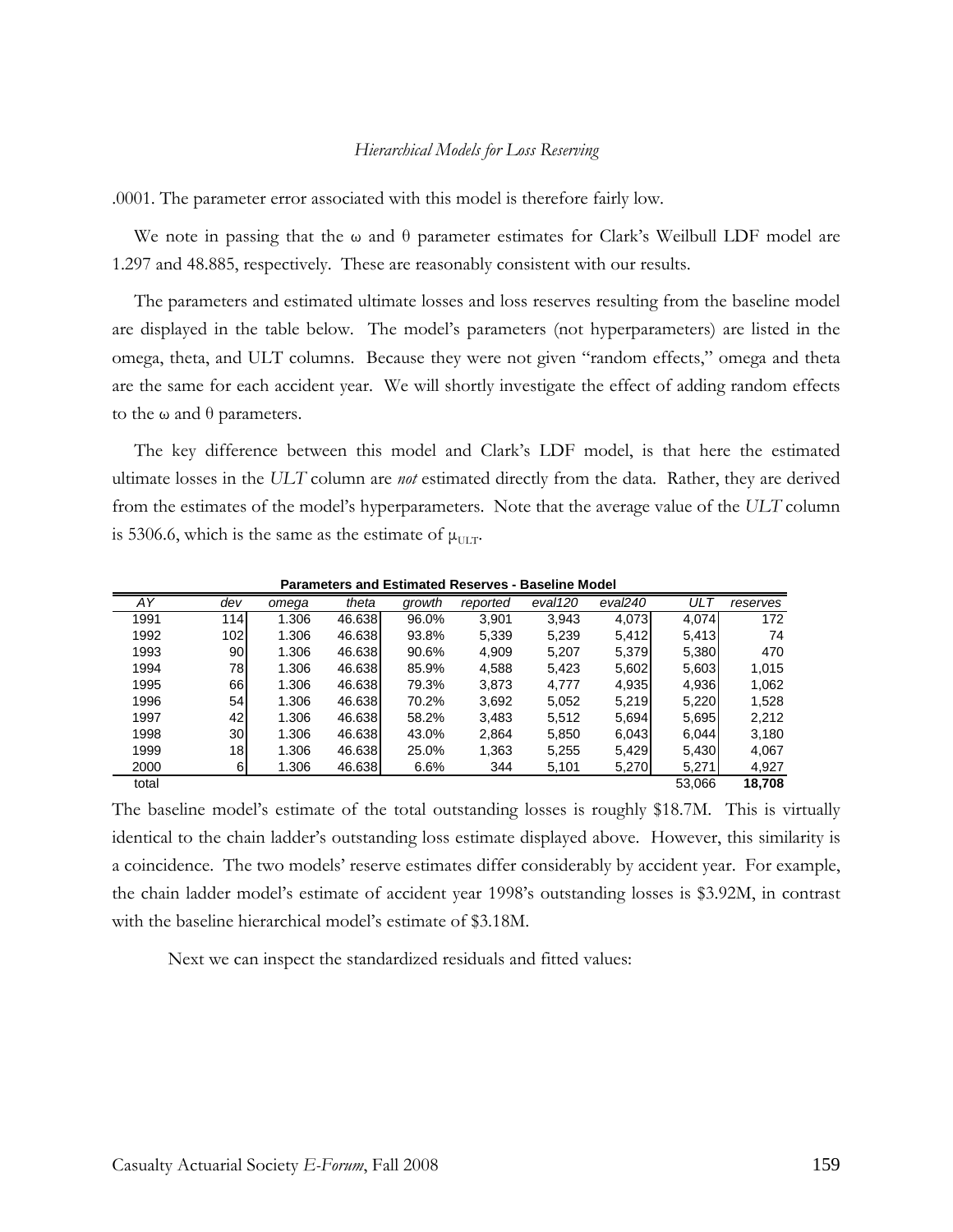

These diagnostic plots together indicate that the model fits the data reasonably well. However, the model is not perfect. The upper left two plots indicate that the standardized residuals are not quite normally distributed. Still, the deviation from normality is perhaps within the realm of acceptability. The "actual vs predicted" plot indicates a good fit. Consistent with this, the "residuals vs predicted" plot indicates that most of the standardized residuals are less than 2.0 in absolute value. A close inspection of this plot reveals an undulating pattern in the residuals: the model has a slight but systematic tendency for the model to under-estimate cumulative losses in the range of \$1M-\$3M and over-estimate cumulative losses in the \$3M-\$4M range. This suggests that the Weibull curve does not perfectly characterize the development of cumulative losses.

The general conclusion while the model could perhaps be improved upon, the overall fit is good. Four points are worth emphasizing:

- The model fits the data well despite the fact that it contains only five hyperparameters. In contrast, Clark's non-hierarchical LDF model contains 12 parameters; and the chain ladder analysis requires us to estimate nine link ratios (not including the arbitrary tail factor that must be added).
- Unlike Cape Cod-type models (to be described below), it is not necessary to bring in premium data or assume a constant expected loss ratio across accident years.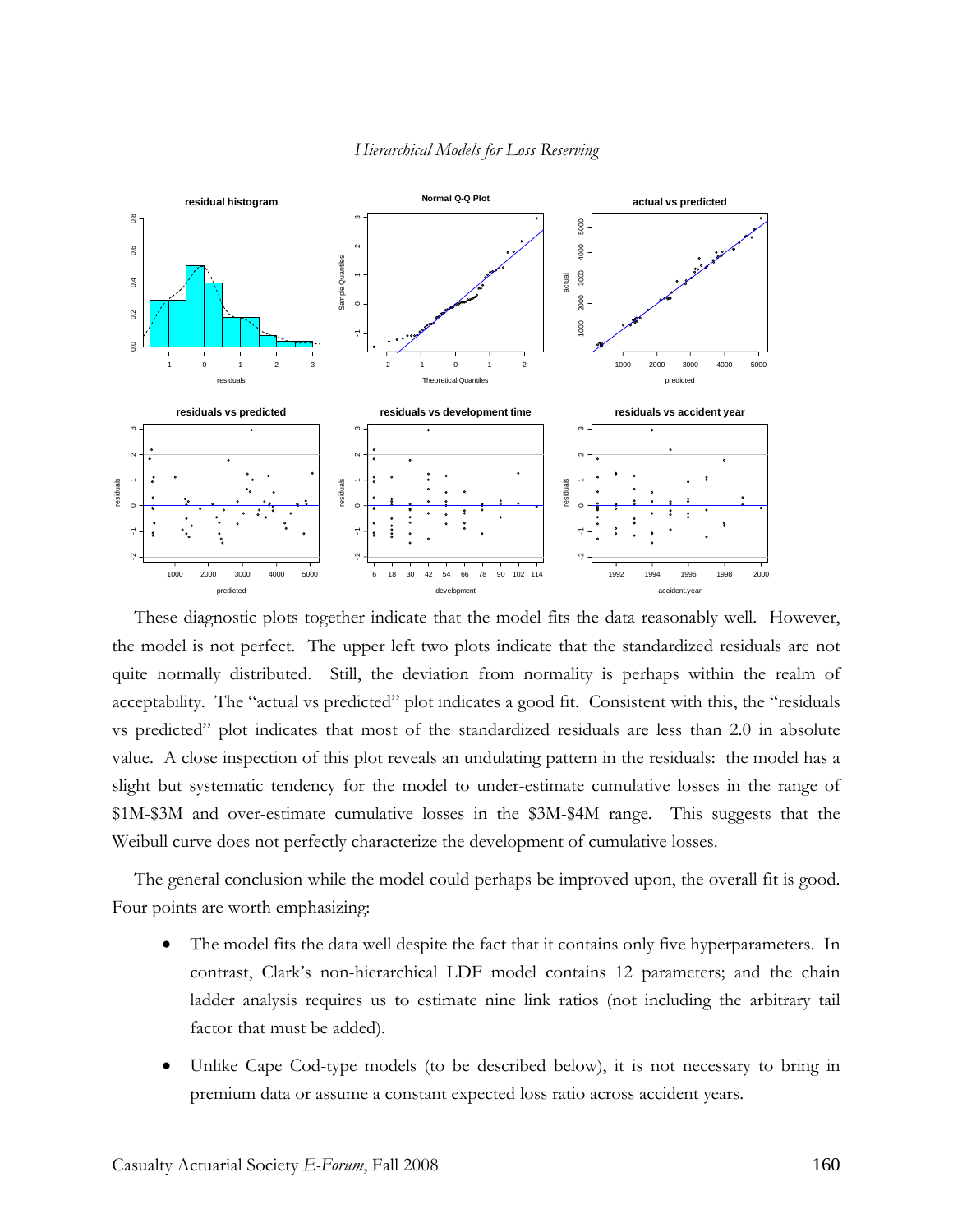- This five-parameter model can be used to project losses to their ultimate values (or any intermediate value) without the need for a tail factor.
- The model's parsimony is made possible both by the hierarchical modeling methodology as well as the use of a non-linear growth function *G*.

Relating to this last point, another way to evaluate the model's fit is to superimpose each accident year's estimated growth curve on top of the cumulative loss observations. In the plot below, the (identical) dotted curves represent the "fixed" Weibull curve implied by the hyperparameters  $\{\omega, \theta, \psi\}$  $\mu_{\text{UT}}$ . The solid curves are the accident year-specific Weibull curves implied by  $\omega$  and  $\theta$  as well as the derived parameters  $\{ULT_{1991}, \ldots, ULT_{2000}\}.$ 



These plots further support the conclusion that our baseline hierarchical growth model fits the data well. In addition, they illustrate the basic intuition motivating the approach. Following Clark, we are modeling loss development as a *growth process*, in much the same way that a biostatistician would model the growth of a group of trees or soybean plants. In the latter cases, each "subject" is an individual tree or soybean plant and each observation is a measurement of size at various ages. In loss reserving, each "subject" is the aggregate claims from an accident year and each observation is the aggregate cumulative losses at various development ages.

Before continuing, it is worth commenting on the growth curve plots for accident years 1991 and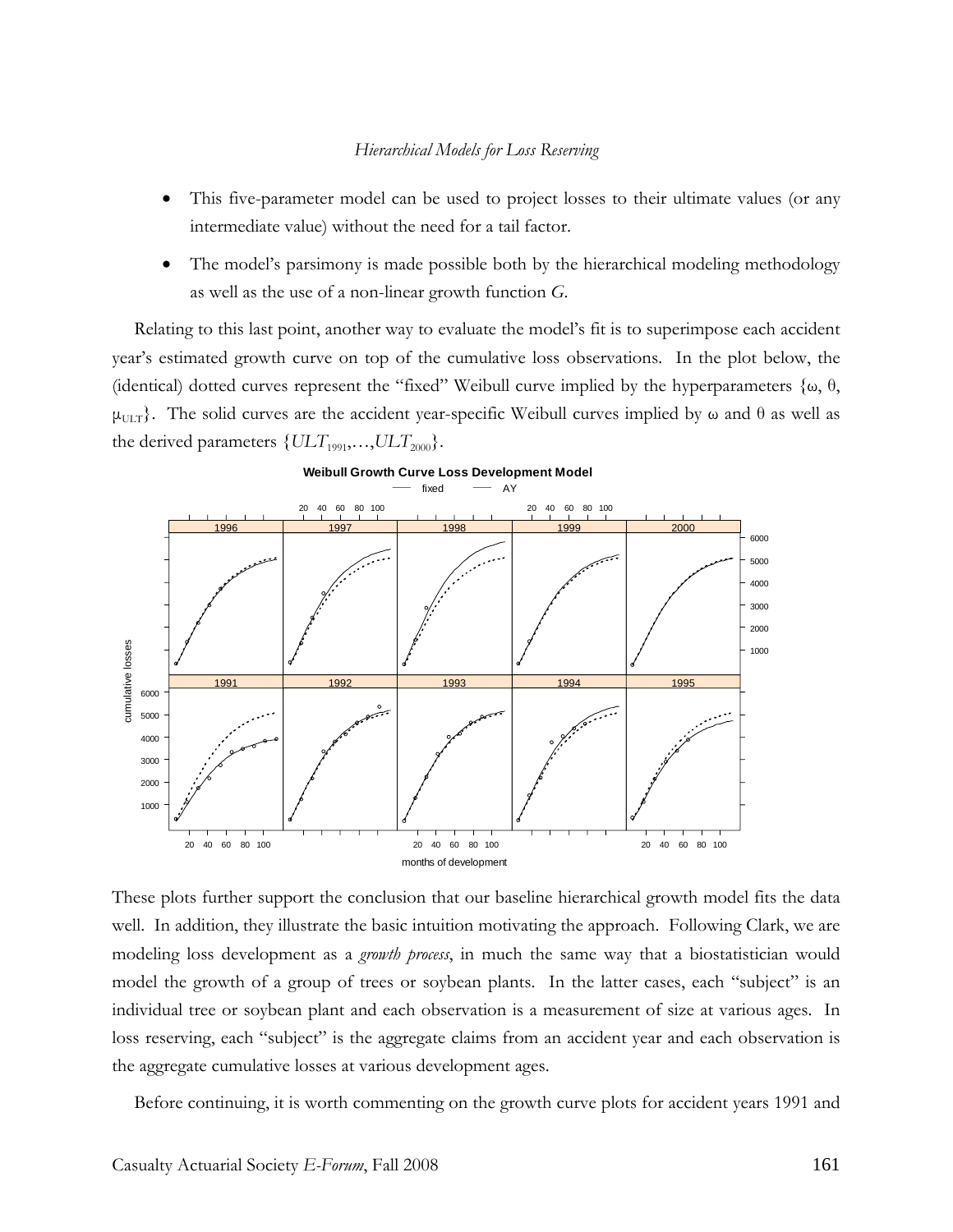1998. Note that the 1991 growth curve is different from the other year's growth curves. This is reflected the  $ULT_{1991}$  parameter of 4.074M, which is more than 20% lower than the average  $\mu_{\text{ULT}}$ =5.3066M. However, we have 10 AY 1991 observations, all of which fall squarely on the 1991specific growth curve. This suggests that the low value of  $ULT_{1991}$  is justified.

In contrast, the estimated ultimate losses for 1998 are approximately 6.044M, 14% higher than average. This is of course driven by only three data points, which have greater  $12\rightarrow 24$  and  $24\rightarrow 36$ developments than their counterparts in other accident years. The chain ladder method produces an even higher estimate of 1998 ultimate losses: 6.787M. The hierarchical model's estimate therefore falls between the global average  $\mu_{\text{ULT}}$  and the chain ladder estimate. This is illustrative of the way in which the hierarchical model implicitly uses a type of "credibility weighting" to "shrink" the accident-year specific estimates towards the global mean. The amount of "shrinkage" is more pronounced for more recent accident years. The most extreme amount of shrinkage occurs for accident year 2000: the estimated ultimate losses for this year are \$5.271M, only a fraction of a percent lower than the global mean of \$5.3066M. Little credibility is given to the single data point for accident year 2000.

**Relaxing the Process Variance Assumption:** Recall that the baseline model contains the assumption that the within-variance is proportional to the fitted value. We can replace this with the weaker assumption that:

$$
Var(\varepsilon_{AY,dev}) = \sigma^2 (C\hat{L}_{AY,dev})^{2\varsigma}.
$$

In other words, rather than pre-specify that  $\zeta=0.5$ , we can introduce  $\zeta$  as a further model hyperparameter to be estimated. This means that our model will contain six, rather than five, hyperparameters. (In R, this is achieved by simply removing the "fixed=0.5" from inside the "varPower" expression.)

The resulting estimate is ζ≈0.37. Although not displayed here, the estimated loss reserves of this model are, in aggregate, only \$100,000 (or 0.5%) less than that of the baseline model. The residual plot indicated an improved residual histogram, but otherwise little difference in the goodness of fit. For simplicity we will therefore continue with the baseline model.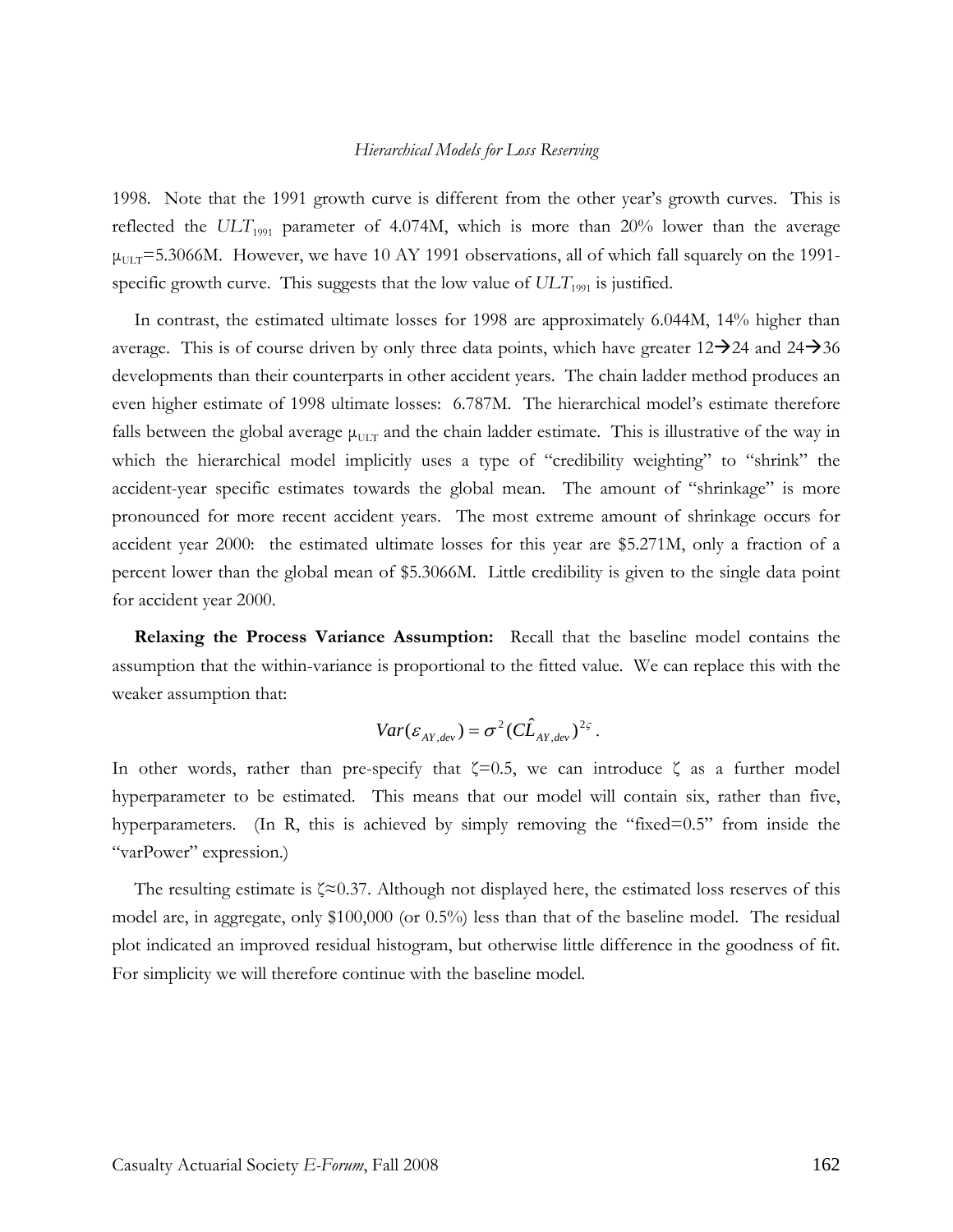

**Random Shape Effect:** The baseline model incorporates the assumption that the different accident years' ultimate losses vary randomly about a mean value:  $ULT_{AY} \sim N(\mu_{ULT}, \sigma^2_{ULT})$ . It also incorporates the assumption that the shape (ω) and scale (θ) characterizing the loss development process do *not* vary by accident year. Just as we were able to vary slope – in addition to intercept – by region in the previous section's PIF example, here we have the option of allowing ω and/or θ to vary by accident year.

To illustrate, we expand our model to include varying shape parameters  $\{\omega_{1991},...,\omega_{2000}\}$  by accident year. Specifically:

$$
CL_{AY,dev} = ULT_{AY} \left[ 1 - \exp\left(-\left(x/\theta\right)^{\omega}\right) \right] + \varepsilon_{AY,dev}
$$
\n
$$
\begin{pmatrix} ULT_{AY} \\ \omega_{AY} \end{pmatrix} \sim N \begin{pmatrix} \mu_{ULT} \\ \mu_{\omega} \end{pmatrix}, \quad \Sigma = \begin{pmatrix} \sigma_{ULT}^2 & \sigma_{ULT,\omega} \\ \sigma_{ULT,\omega} & \sigma_{\omega}^2 \end{pmatrix}.
$$
\n
$$
Var(\varepsilon_{AY,dev}) = \sigma^2 C \hat{L}_{AY,dev}
$$

This model contains the two new hyperparameters  $\sigma_{\omega}$  and  $\sigma_{\omega,\text{ULT}}$  in addition to the baseline model's five hyperparameters. The resulting model parameters and associated loss reserve estimates are displayed below: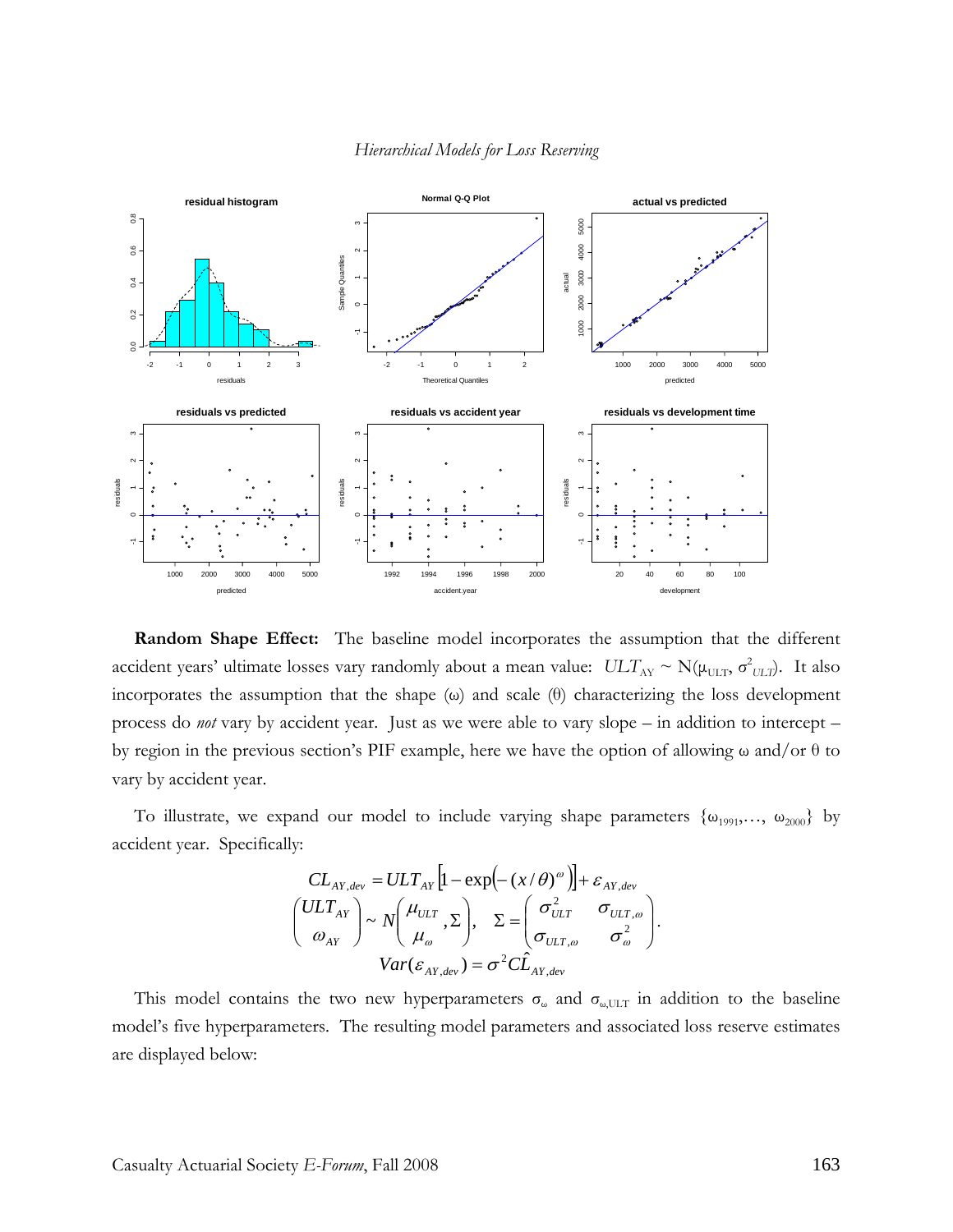| <b>Model Parameters and Estimated Reserves</b> |                  |       |        |        |          |         |         |            |          |
|------------------------------------------------|------------------|-------|--------|--------|----------|---------|---------|------------|----------|
| AY                                             | dev              | omega | theta  | growth | reported | eval120 | eval240 | <b>ULT</b> | reserves |
| 1991                                           | 114              | 1.189 | 47.202 | 95.8%  | 3,901    | 3,907   | 4,101   | 4,105      | 203      |
| 1992                                           | 102 <sub>l</sub> | 1.313 | 47.202 | 93.5%  | 5,339    | 5,281   | 5,462   | 5,463      | 124      |
| 1993                                           | 90               | 1.311 | 47.202 | 90.2%  | 4,909    | 5,259   | 5,440   | 5,441      | 532      |
| 1994                                           | 78               | 1.332 | 47.202 | 85.5%  | 4,588    | 5.491   | 5,667   | 5,668      | 1,080    |
| 1995                                           | 66I              | 1.265 | 47.202 | 78.8%  | 3,873    | 4.744   | 4,933   | 4,935      | 1,061    |
| 1996                                           | 54               | 1.292 | 47.202 | 69.7%  | 3,692    | 5,052   | 5,236   | 5,238      | 1,546    |
| 1997                                           | 42               | 1.347 | 47.202 | 57.6%  | 3,483    | 5,662   | 5,835   | 5,835      | 2,352    |
| 1998                                           | 30 <sup>1</sup>  | 1.410 | 47.202 | 42.5%  | 2,864    | 6,368   | 6,525   | 6,525      | 3,661    |
| 1999                                           | 18               | 1.317 | 47.202 | 24.7%  | 1,363    | 5,325   | 5,504   | 5,505      | 4,142    |
| 2000                                           | 6                | 1.308 | 47.202 | 6.5%   | 344      | 5,229   | 5,410   | 5,411      | 5,067    |
| total                                          |                  |       |        |        |          |         |         | 54.126     | 19,768   |

*Hierarchical Models for Loss Reserving* 

Note that the parameters in the "omega" column now vary by accident year. The expected ultimate reserves are approximately \$1M (5%) higher than those of the more parsimonious baseline model. It is interesting to note that nearly half of this increase comes from the increase in AY 1998 reserves from \$3.18M in the baseline model to \$3.661M here. At the same time the ω shape parameter for AY 1998 is 1.410 – the highest of all accident years. Allowing the shape parameter to vary by accident year therefore results in an accident year 1998 reserve estimate that is nearly as high as that of the chain ladder model's estimate.



The AY 1998 component of the above plot suggests that adding the random shape effect gives the most recent observation from AY 1998 more leverage over that accident year's growth curve. This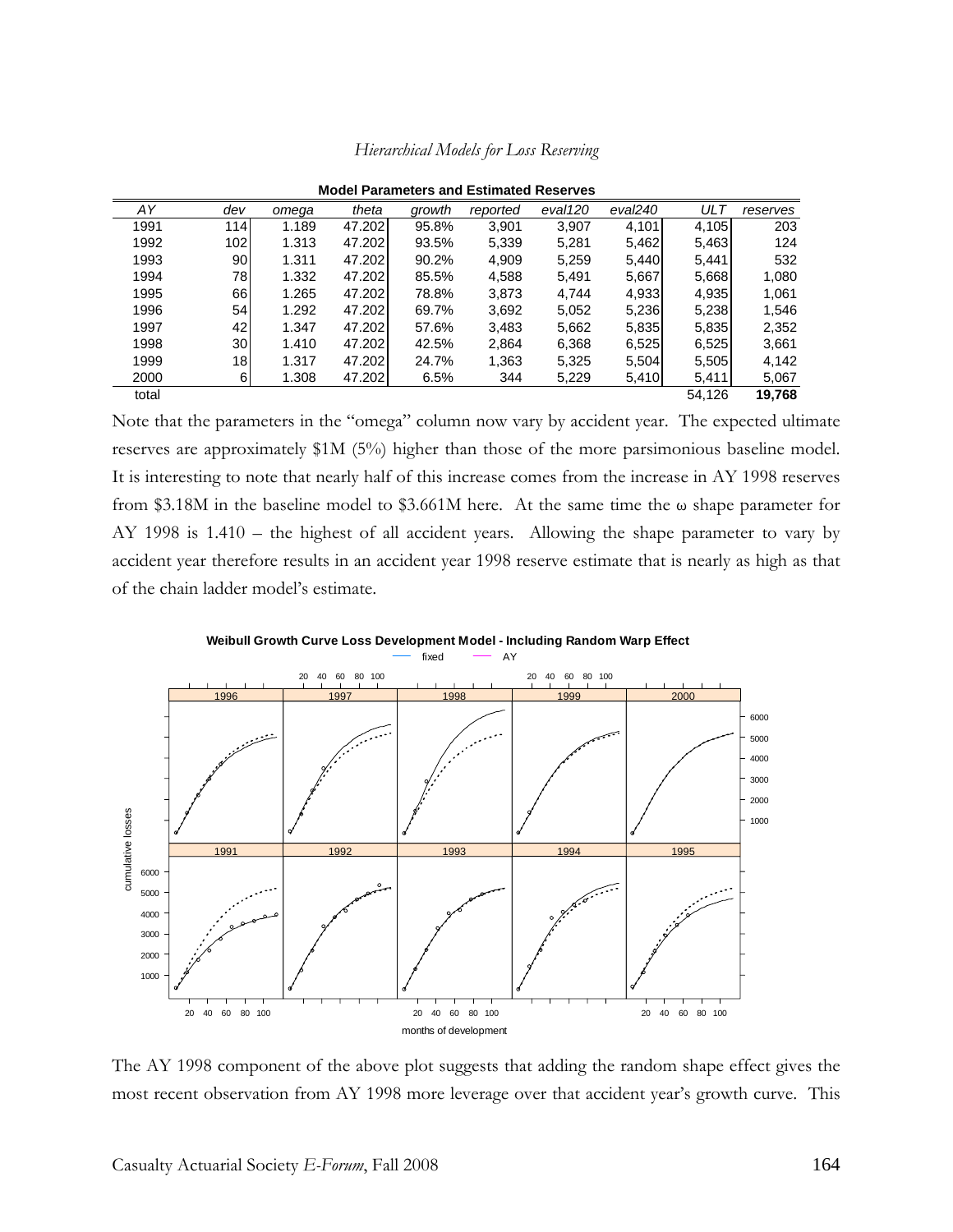might be appropriate – perhaps accident year 1998's claims are expected to be of higher ultimate severity. We can also note that the random shape model's AIC is 720.79, down from the baseline model's 725.76. This suggests that the random shape model offers a better tradeoff between complexity and goodness of fit.

Of course, it is equally possible that the most recent 1998 observation is an outlier, in which case we would want to mitigate its leverage on the ultimate loss estimate. Assuming the latter is correct, we would favor the baseline model over the random shape alternative model. For simplicity, we will continue to work with the baseline model.

**Random Scale Effect:** We can similarly allow the scale parameter θ to vary by accident year. Doing so causes the AIC measure to deteriorate from 725.76 to 729.76. Therefore on this dataset, allowing  $\theta$  to vary by accident year does not offer a sufficient improvement in fit to justify the additional complexity. It is interesting to note that the  $(\theta, \sigma_0)$  hyperparameters of this model are 46.6375 and 0.0000094, respectively. In other words the estimate of  $\theta$  is nearly identical in the baseline and random scale models; and the estimated size of the random scale effect is negligible.

To summarize, where Clark's LDF model requires a separate ultimate loss parameter for each accident year, we allow ultimate loss (*ULT*) to randomly vary by accident year using a Gaussian submodel. In addition, there is perhaps some justification for allowing the shape parameter (ω) to similarly vary by accident year. But doing so heightens the danger of overfitting the data. In the absence of compelling prior knowledge in support of including a random shape effect, one might be inclined to exclude it. Finally, the data indicates that the scale parameter (θ) does not vary by accident year. There is therefore no justification for including a random scale effect.

**Loglogistic Growth Curves:** Next, we can test the effect of replacing the Weibull growth curve with a Loglogistic growth curve:  $G(x | \omega, \theta) = x^{\omega} / (x^{\omega} + \theta^{\omega})$ . This is achieved by changing a single line of our R code:

```
start.vals <- c(ult=5000, omega=1.4, theta=45) 
l1 <- nlme(cum ~ ult*(dev^omega)/((dev^omega) + (theta^omega))
             , fixed = list(ult~1, omega~1, theta \sim 1)
             , random = ult \sim 1 | AY
              , weights = varPower(fixed=.5) 
              , data=dat, start = start.vals)
```
As with the baseline Weibull model, we allow only the *ULT* parameter to vary by accident year – no random shape or scale effects are included. The resulting hyperparameter estimates are:

$$
\mu_{ULT} = 6898.3
$$
  $\omega = 1.403$   $\theta = 49.14$   $\sigma_{ULT} = 702.8$   $\sigma = 3.109$ .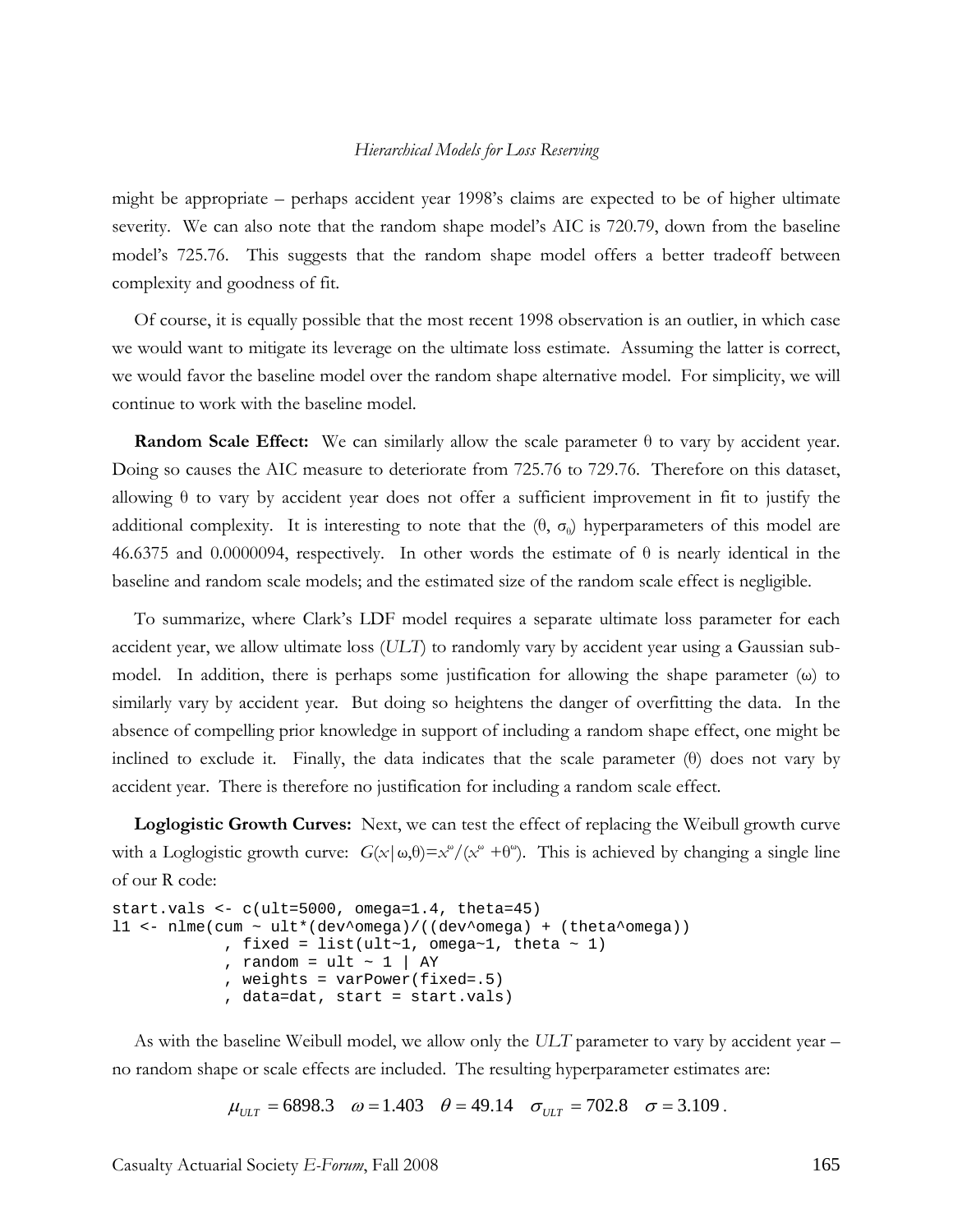Note in passing that Clark reports ω and θ parameter estimates of 1.434 and 48.63, respectively for his Loglogistic LDF model.

Immediately we can see that the Loglogistic model will result in considerably higher loss reserve estimates than the Weibull model: the  $\mu_{\text{ULT}}$  hyperparameter was 5306.6 for the Weibull model, compared with 6898.3 for the Loglogistic model.

The residual plots suggest that the Loglogistic model also fits the data fairly well. It is not clear from these plots that the Loglogistic model fits the data substantially better or worse than the baseline Weibull model.



The model parameters and expected loss reserves are displayed below: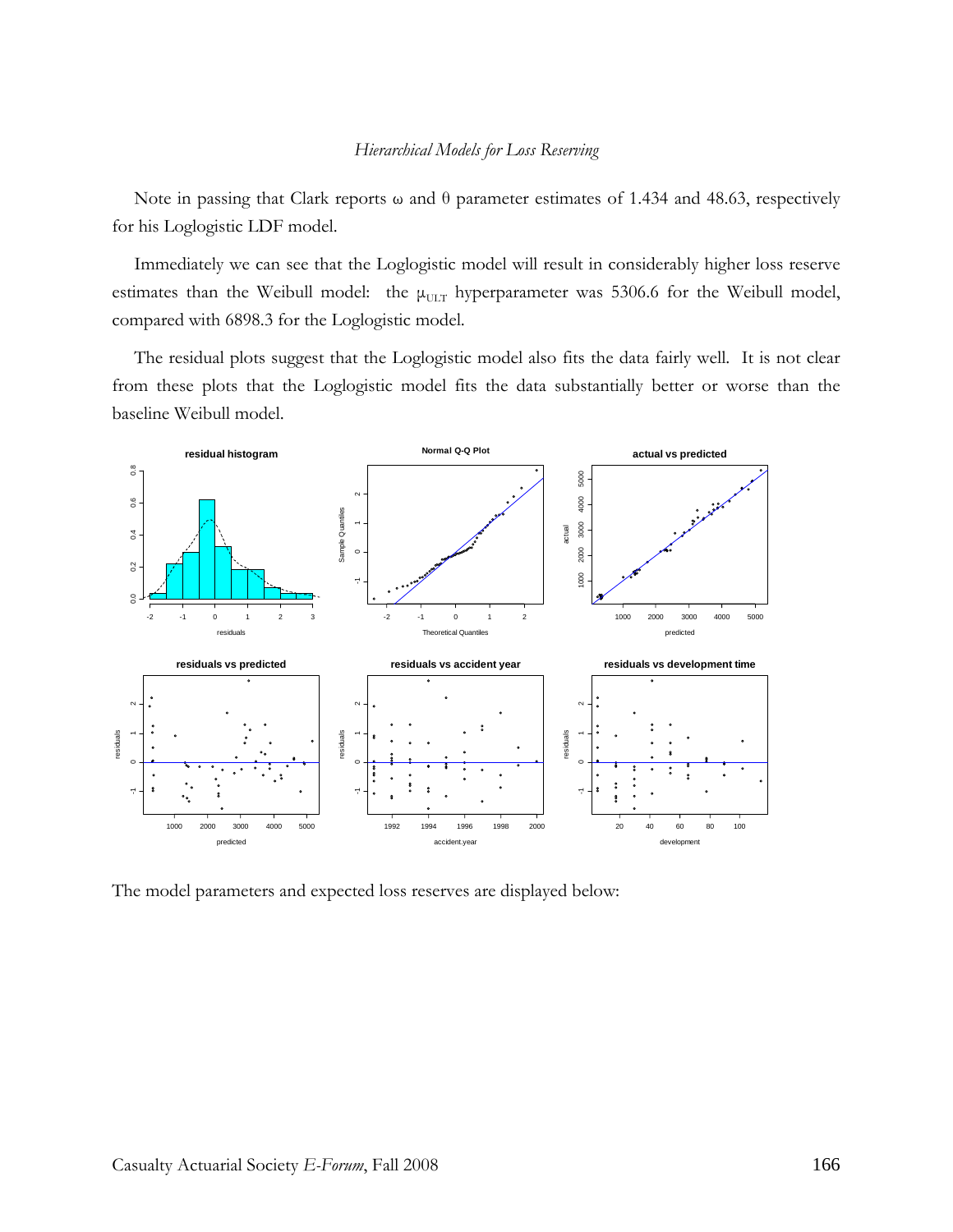| <b>Model Parameters and Estimated Reserves</b> |                  |       |        |        |          |         |         |        |          |
|------------------------------------------------|------------------|-------|--------|--------|----------|---------|---------|--------|----------|
| AY                                             | dev              | omega | theta  | growth | reported | eval120 | eval240 | ULT    | reserves |
| 1991                                           | 114 <b>1</b>     | 1.404 | 49.135 | 76.5%  | 3,901    | 4,099   | 4,756   | 5,269  | 1,368    |
| 1992                                           | 102 <sub>l</sub> | 1.404 | 49.135 | 73.6%  | 5,339    | 5.471   | 6,348   | 7,034  | 1,694    |
| 1993                                           | 90               | 1.404 | 49.135 | 70.0%  | 4,909    | 5,458   | 6,333   | 7,017  | 2,107    |
| 1994                                           | 781              | 1.404 | 49.135 | 65.7%  | 4,588    | 5,696   | 6,609   | 7,322  | 2,734    |
| 1995                                           | 661              | 1.404 | 49.135 | 60.2%  | 3,873    | 5,020   | 5,825   | 6,454  | 2,580    |
| 1996                                           | 54               | 1.404 | 49.135 | 53.3%  | 3,692    | 5,294   | 6,142   | 6,805  | 3,113    |
| 1997                                           | 42               | 1.404 | 49.135 | 44.5%  | 3,483    | 5.742   | 6,662   | 7,381  | 3,898    |
| 1998                                           | 30               | 1.404 | 49.135 | 33.3%  | 2,864    | 6,055   | 7,026   | 7,784  | 4,920    |
| 1999                                           | 18 <sub>l</sub>  | 1.404 | 49.135 | 19.6%  | 1,363    | 5,454   | 6,329   | 7,012  | 5,648    |
| 2000                                           | 6                | 1.404 | 49.135 | 5.0%   | 344      | 5,372   | 6,234   | 6,906  | 6,562    |
| total                                          |                  |       |        |        |          |         |         | 68,984 | 34,626   |

*Hierarchical Models for Loss Reserving* 

Again, these results are broadly consistent with those reported by Clark. As anticipated, the estimated reserve amount  $-$  \$34.6M  $-$  is quite a bit higher than the \$18.7 estimated by the baseline Weibull model. But as Clark points out, one should be careful using a heavy-tailed model such as the Loglogistic to extrapolate too many years beyond the data. If, following Clark, we compute the reserves using losses projected to 240 months (the "eval240" column in the table above), the resulting reserve estimate is \$27.9M. Again, this is broadly consistent with Clark's result (\$28.9M). This is more realistic than using the Loglogistic model to extrapolate the results "to infinity." However, the result is still somewhat disconcerting: the reserve estimate after arbitrarily truncating the Loglogistic growth curve at 240 months is still nearly 50% higher than the corresponding Weibull models' reserve estimate.

The moral is that much hinges on the form of the growth curve one chooses for one's model. The advantage discussed by Pinheiro and Bates – validity of the model beyond the observed range of the data – is meaningful only to the extent that the model has been chosen wisely. In practice the considerations one would use to choose a growth curve are similar to considerations that are used in choosing a tail factor. The above display shows that, according to the Loglogistic model, the losses are only 76.5% developed as of 120 months. In contrast, the baseline Weibull model implies that the losses are 96% developed as of 120 months. One's general knowledge of how rapidly the types of claims being modeled develop should be considered when deciding which is the more appropriate growth curve, or whether additional growth curves should be investigated.

**"Cape Cod" Models:** If we have access to exposure information in addition to loss development data, it is easy to recast our hierarchical growth model into what might be called "Cape Cod" form. In the Cape Cod method, one assumes that expected ultimate loss ratio is constant across accident years and either estimates it from the data or simply introduces it as a model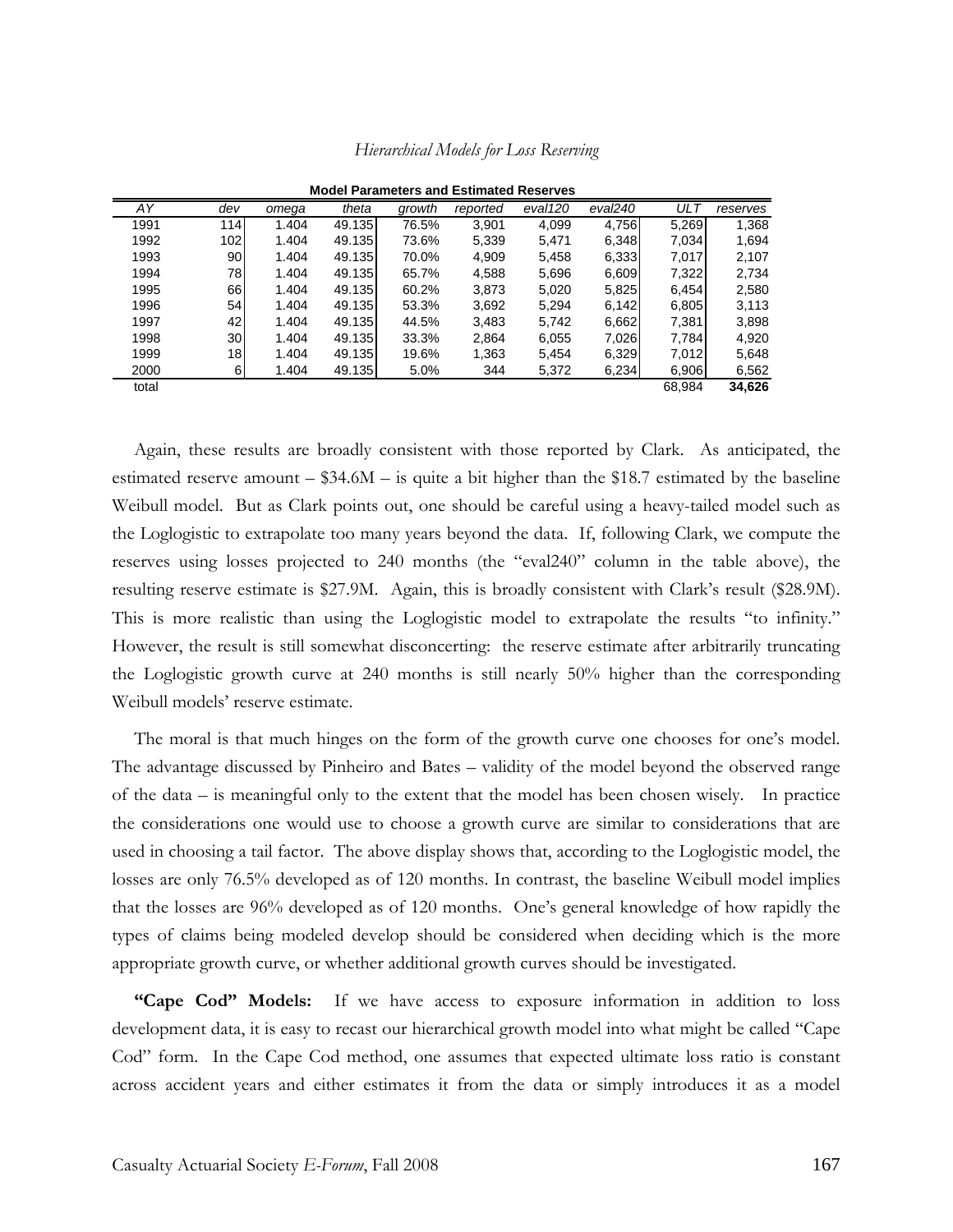assumption. In the hierarchical modeling framework, we can dispense with the assumption that loss ratio is common across accident years. Rather, we can provide a sub-model for the various accident years' loss ratios, just as we provided a sub-model for the various accident years' ultimate losses in the baseline model. Still, we are acting in the original spirit of the Cape Cod method in the sense that we include the average loss ratio across all accident years as a model hyperparameter.

We will modify our original baseline Weibull model:

$$
CL_{AY,dev} = ULT_{AY} \left[ 1 - \exp(-(x/\theta)^{\omega}) \right] + \varepsilon_{AY,dev}
$$
  

$$
ULT_{AY} \sim N(\mu_{ULT}, \sigma_{ULT}^2)
$$
  

$$
Var(\varepsilon_{AY,dev}) = \sigma^2 C \hat{L}_{AY,dev}
$$

The "Cape Cod" counterpart is:

$$
CL_{AY,dev} = prem_{AY} LR_{AY} \left[ 1 - \exp(-(x/\theta)^{\omega}) \right] + \varepsilon_{AY,dev}
$$

$$
LR_{AY} \sim N(\mu_{LR}, \sigma_{LR}^2)
$$

$$
Var(\varepsilon_{AY,dev}) = \sigma^2 C \hat{L}_{AY,dev}
$$

.

In other words, we replace the hyperparameters  $\{\mu_{\text{ULT}}, \sigma_{\text{ULT}}\}$  with  $\{\mu_{\text{LR}}, \sigma_{\text{LR}}\}$ .

The corresponding modification of our R code is equally minor:

```
prem <- seq(from=0, length=10, by=400) + 10000 
prem <- rep(prem, 10:1) 
start.vals <- c(lr=.5, omega=1.4, theta=45) 
cc.w1 <- nlme(cum ~ prem*lr*(1 - exp(-(dev/theta)^{\text{omega}})), fixed = list(lr~1, omega~1, theta \sim 1)
             , random = lr \sim 1 | AY
              , weights = varPower(fixed=.5) 
              , data=dat, start = start.vals)
```
(Note that the loss triangle analyzed by Clark and others was originally not accompanied by premium information. Clark therefore assumed that the premium was \$10M in 1991 and increased by \$400,000 in each subsequent year. This is done in the first two lines of code above.)

Recall that the parameter estimates for the baseline Weibull model are:

 $\mu_{ULT}$  = 5306.6  $\omega$  = 1.306  $\theta$  = 46.64  $\sigma_{ULT}$  = 543.03  $\sigma$  = 2.955.

In contrast the parameter estimates for the "Cape Cod" Weibull model are:

 $\mu_{IR} = 0.4634 \quad \omega = 1.317 \quad \theta = 49.91 \quad \sigma_{IR} = 0.0383 \quad \sigma = 2.977$ .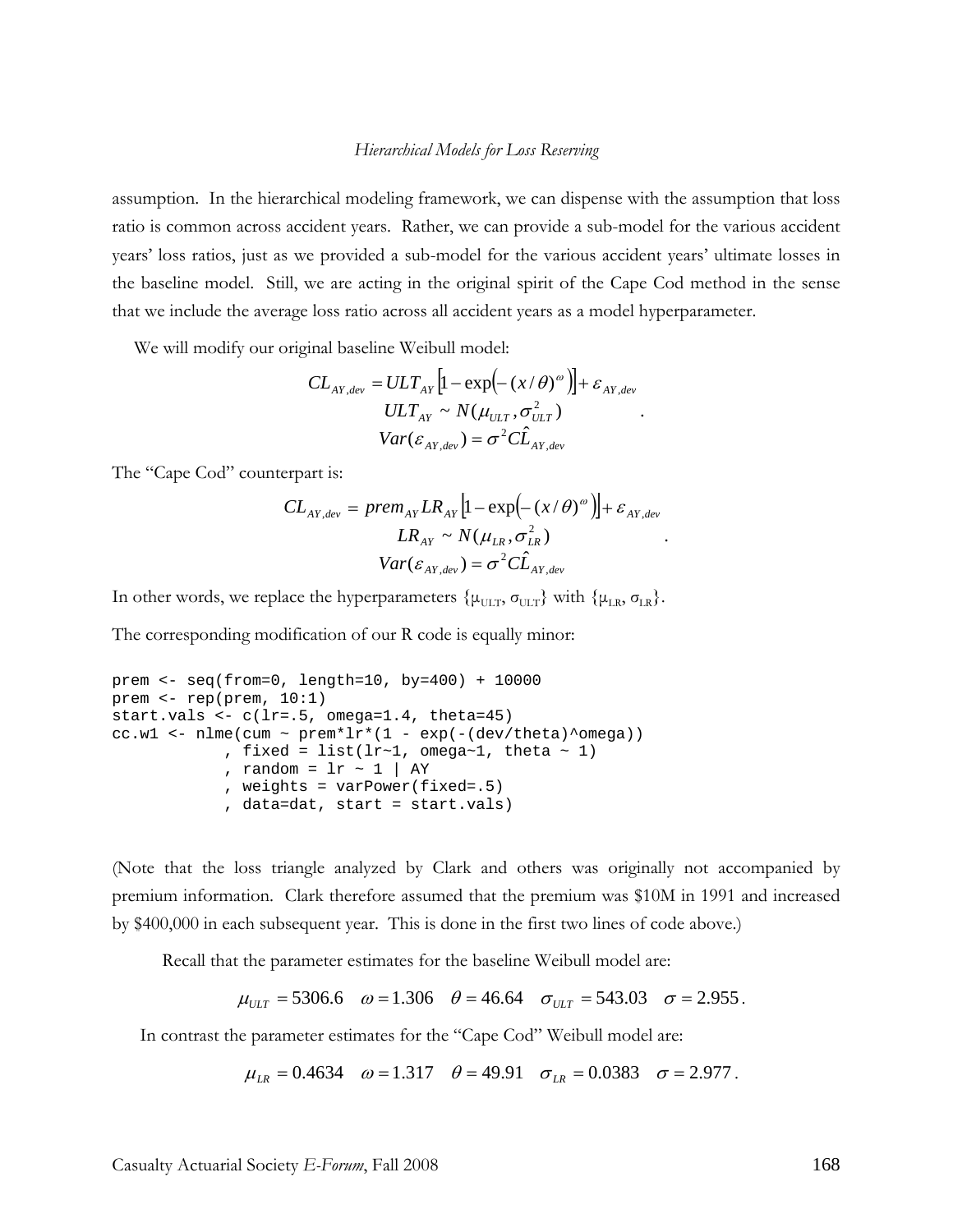It is comforting to note that the estimates of both process error  $(\sigma)$  and of the parameters determining the average shape of the loss development curve  $(\{\omega, \theta\})$  are fairly consistent across both of these models.

Although it will not be reproduced here, the residual plot for the "Cape Cod" model is virtually identical to that of the baseline model. The various parameters and resulting loss reserve estimates for the Cape Cod Weibull model are displayed below:

|       |     |        |       |        |       | ----   |          |         |         |          |
|-------|-----|--------|-------|--------|-------|--------|----------|---------|---------|----------|
| AY    | dev | prem   | omega | theta  | Ir    | growth | reported | eval120 | Ir*prem | reserves |
| 1991  | 114 | 10,000 | 1.317 | 46.910 | 0.408 | 96.0%  | 3,901    | 3,952   | 4,082   | 181      |
| 1992  | 102 | 10.400 | 1.317 | 46.910 | 0.519 | 93.8%  | 5,339    | 5,229   | 5,401   | 62       |
| 1993  | 90  | 10,800 | 1.317 | 46.910 | 0.498 | 90.5%  | 4,909    | 5,208   | 5,380   | 470      |
| 1994  | 78  | 11.200 | 1.317 | 46.910 | 0.501 | 85.8%  | 4,588    | 5,433   | 5,611   | 1,023    |
| 1995  | 66  | 11.600 | 1.317 | 46.910 | 0.429 | 79.1%  | 3,873    | 4,818   | 4.977   | 1,103    |
| 1996  | 54  | 12,000 | 1.317 | 46.910 | 0.440 | 70.0%  | 3,692    | 5,114   | 5,283   | 1,591    |
| 1997  | 42  | 12.400 | 1.317 | 46.910 | 0.467 | 57.9%  | 3,483    | 5,608   | 5,792   | 2,309    |
| 1998  | 30  | 12.800 | 1.317 | 46.910 | 0.486 | 42.6%  | 2.864    | 6,016   | 6.215   | 3,350    |
| 1999  | 18  | 13,200 | 1.317 | 46.910 | 0.439 | 24.7%  | 1,363    | 5,613   | 5,798   | 4,435    |
| 2000  | 6   | 13,600 | 1.317 | 46.910 | 0.446 | 6.4%   | 344      | 5,871   | 6,064   | 5,720    |
| total |     |        |       |        |       |        |          |         | 54.604  | 20,245   |

**Model Parameters and Estimated Reserves -- Cape Cod Weibull Model**

The total reserves estimate by this model is \$20.2M: about 8% higher than the baseline Weibull result. Most of the additional \$1.5M of estimated reserves come the increased reserve estimates for accident years 1998-2000. This is an expected and sensible result. The ultimate loss estimates for the earlier accident years, where more loss development information is available, are less affected by the premium information. Conversely, the more recent the accident year, the less loss development data is available. Therefore, the ultimate loss estimates depend more heavily on the model's *LR* hyperparameter (the "Cape Cod" loss ratio estimate) together with the premium information.

Recall that Clark's Cape Cod model contains only three parameters (ω, θ, *ELR*) in contrast with his LDF model's 11 parameters. Because we are building hierarchical models there is not such a dramatic difference between our baseline model and its "Cape Cod" counterpart. Each of these models contains five hyperparameters.

Each of these models – the baseline and the Cape Cod variant – offers an advantage over its nonhierarchical counterpart:

The hierarchical baseline model is less prone to overparameterization because it does require not a separate ultimate loss parameter for each accident year. The parameters  ${ULT}_{1991}, ..., ULT_{2000}$  are replaced with the  ${\mu_{\text{ULT}}, \sigma_{\text{ULT}}}$  hyperparameters.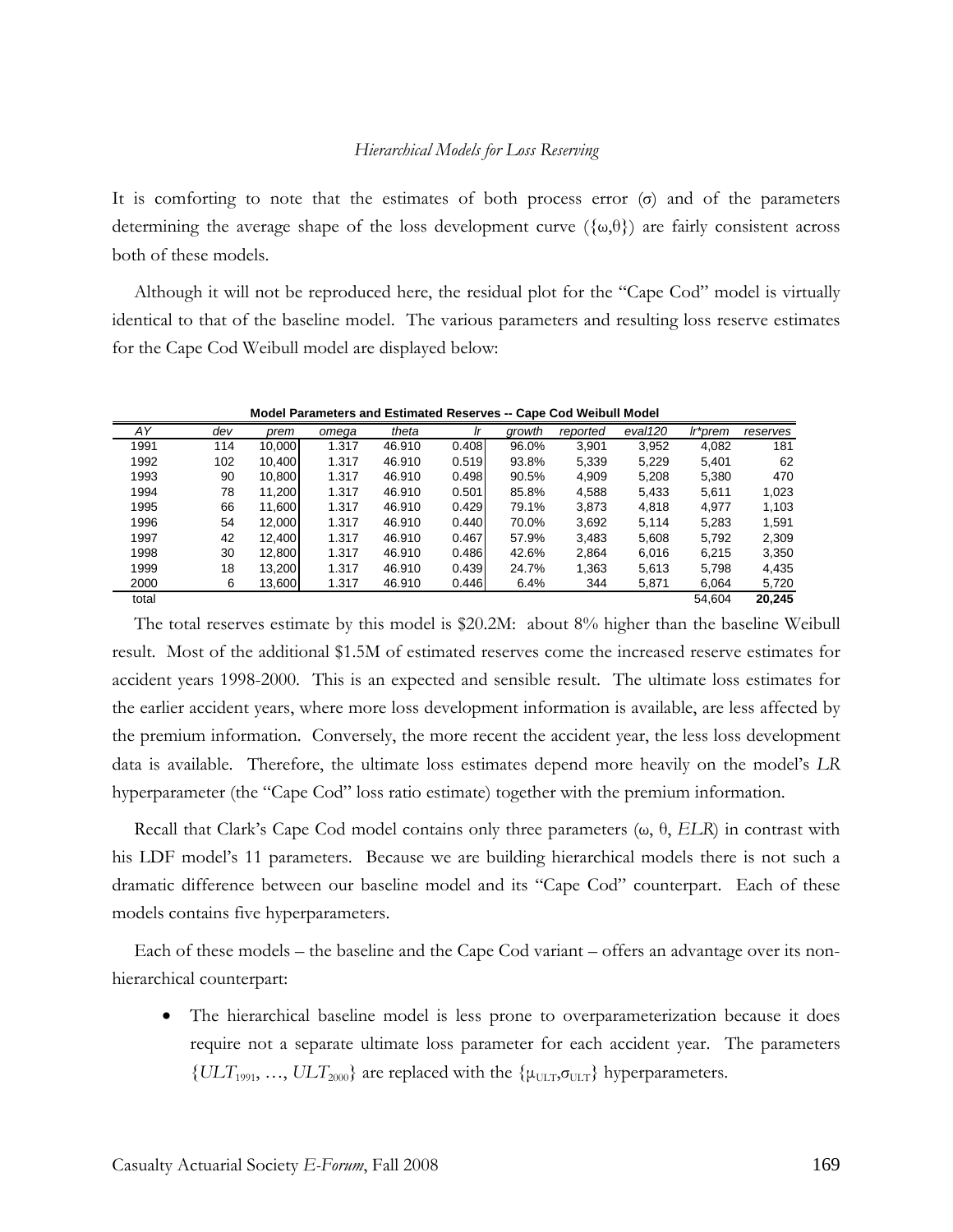• The "Cape Cod" hierarchical model does not require one to assume a constant loss ratio across all accident years. This hierarchical model approaches the Clark Cape Cod model as the hyperparameter  $\sigma_{LR} \rightarrow 0$ .

We are not arguing that the hierarchical Cape Cod model is not an improvement on its baseline counterpart. On the contrary, the Cape Cod hierarchical model is preferable because adding exposure information will typically yield improved ultimate loss estimates, especially for more the recent, data-sparse, accident years. This, not greater parsimony, is the benefit it offers over the baseline hierarchical model.

**Reserve Variability:** Estimating the variability around a hierarchical growth model's loss reserve estimates (reserve variability) will be the topic of a future paper. For now a few brief comments must suffice. The problem of estimating reserve variability is twofold: we must estimate the variability resulting from the stochastic nature of the loss development process (process variance); and we must also estimate the variability resulting from the uncertainty around our models' hyperparameters (parameter variance). The future paper will outline a simulation-based approach to estimate the variability arising from both of these sources. In particular, Markov Chain Monte Carlo (MCMC) simulation, a technique widely used in contemporary Bayesian statistics, will be used to estimate parameter variance.

Of course, model risk – illustrated above by the dramatic effect that the choice of growth functions has on one's ultimate loss estimate – will remain a serious issue even after process and parameter variance have been accounted for.

## **4. CONCLUSION**

Hierarchical modeling in actuarial science is an idea whose time has come. Hierarchical models encompass Bayesian credibility theory and therefore allow actuaries to perform credibility calculations within a statistical modeling framework. Moreover, hierarchical models allow one to easily integrate credibility concepts into one's GLM or non-linear modeling activities. By incorporating sub-models of various model parameters, hierarchical models allow one to strengthen an estimate for a sparsely populated segment of one's data by appropriately weighting it with the overall average estimate for the population as a whole. This integrates the fundamental insight of Bayesian credibility into a statistical modeling framework. For classification ratemaking and predictive modeling applications, actuaries can consider adding hierarchical structure to their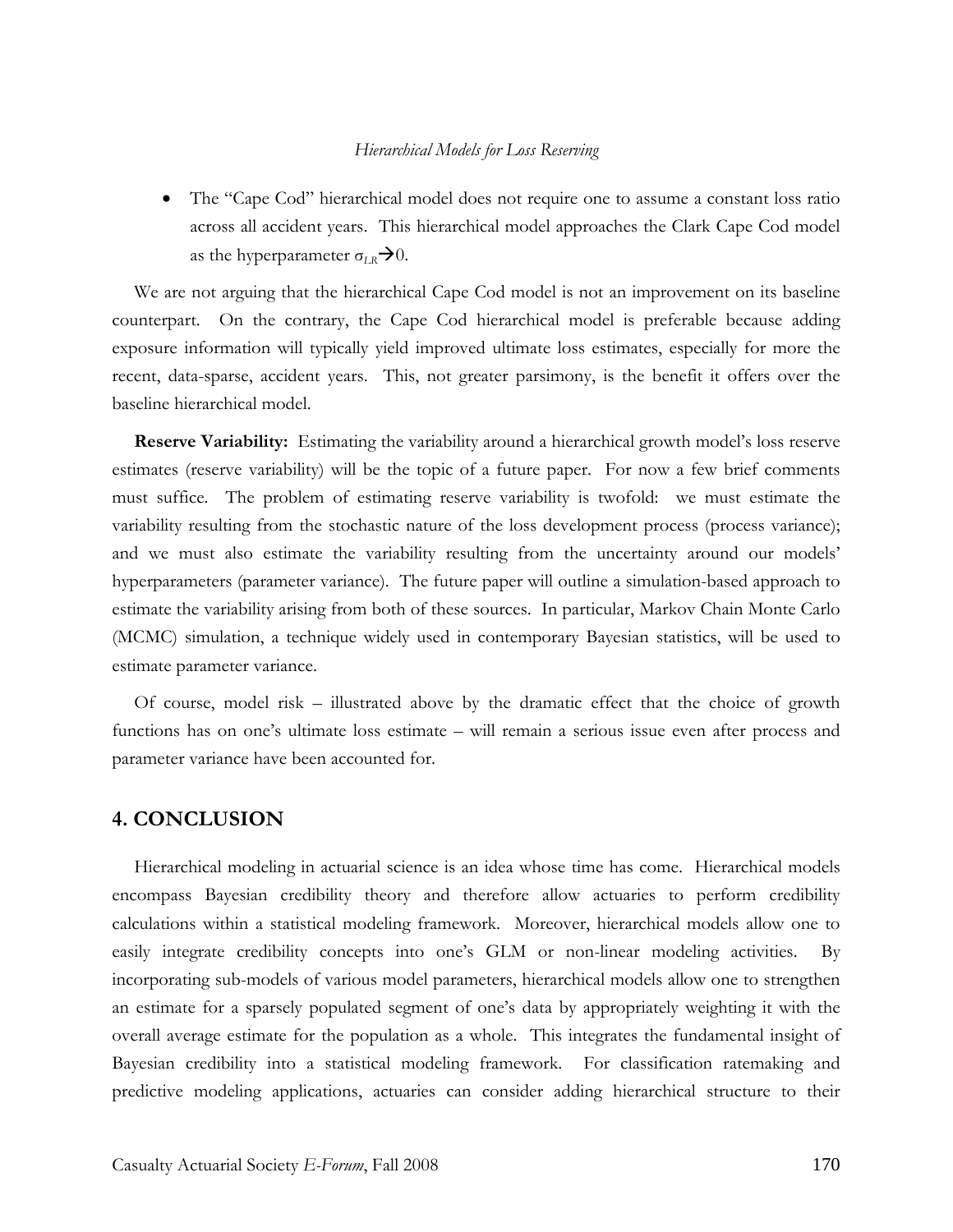generalized linear models in order to account for the variation along such "massively categorical" dimensions as territory or class code.

Turning to loss reserving, hierarchical modeling is useful in that it provides a natural way to analyze longitudinal (or "repeated measures") datasets. The point of view of this paper is that traditional loss reserving triangles can be viewed as longitudinal datasets in which each accident year is a "subject" and the cumulative or incremental losses at various development times constitute a series of repeated observations.

Unlike ratemaking and other general insurance predictive modeling applications, loss reserving is best approached using non-linear models. Following Clark, we have explored the use of the Weibull and Loglogistic growth curves for modeling the loss development process. We have done this in a non-linear hierarchical modeling (or "non-linear mixed effects models" – NLME) context. Hierarchical modeling allows us to specify sub-models for one or more of the parameters that determine the loss development process. The result is a natural and flexible framework in which to build parsimonious loss reserving models. Furthermore, the use of growth curves eliminates the need to specify arbitrary tail factors.

#### **A Note Regarding Software**

All models discussed in this paper were fit using the freely available R statistical computing package. R is available at http://www.r-project.org. Once the base R package has been installed, the multilevel modeling packages "lmer" and "lme" can easily be added.

#### **Acknowledgments**

I would like to thank Bill Stergiou for several enjoyable conversations about hierarchical modeling and also for introducing me to the Gelman-Hill textbook. I also thank Dave Clark, Keith Curley, Ravi Kumar, Glenn Meyers, Bill Stergiou, and Steve Talley for their many helpful comments on an earlier draft of this paper. When I have not taken their advice, it has been at my peril. Any errors are entirely my own.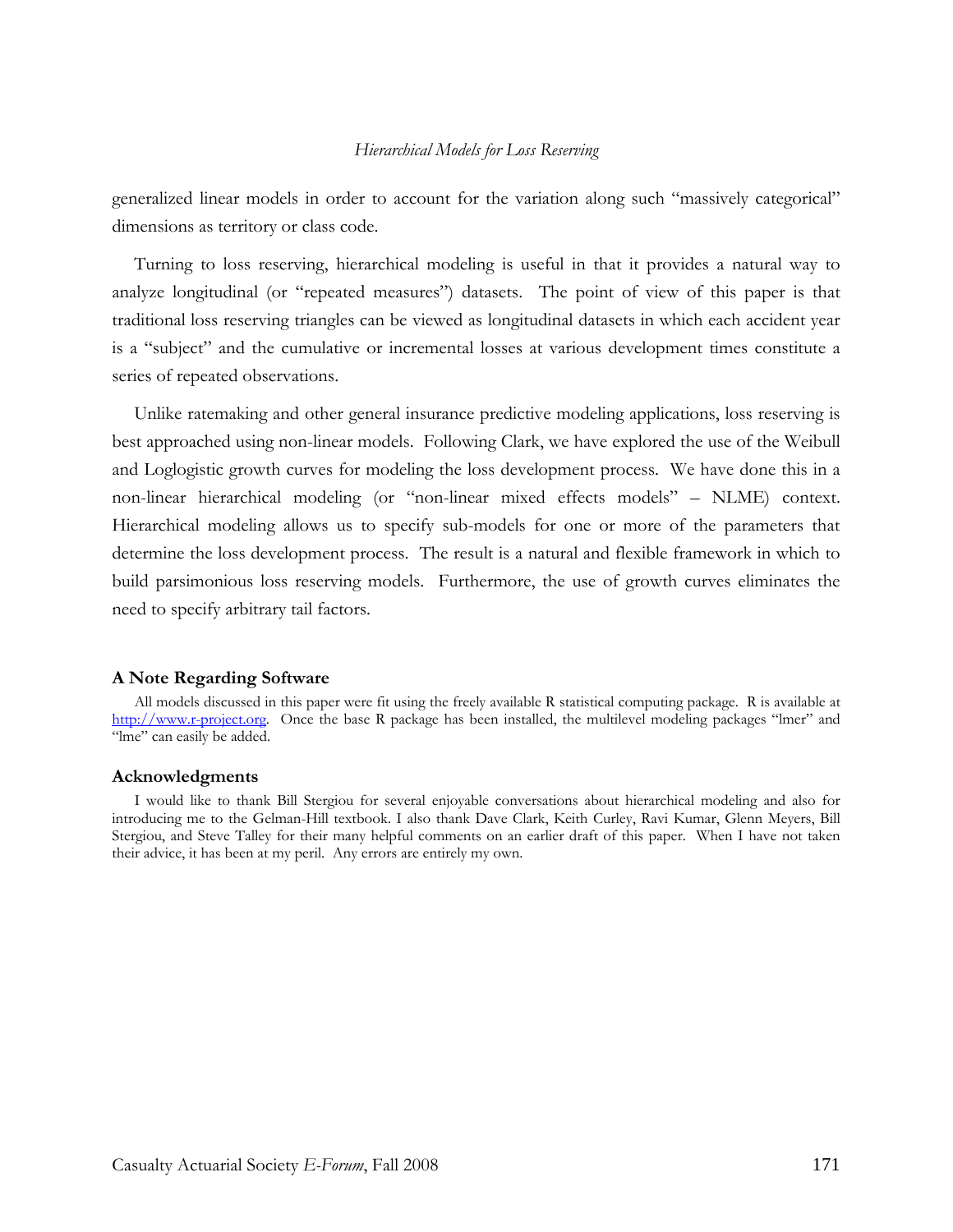## **Appendix: Raw Loss Triangle Data, as Imported into R**

| AY   | dev | cum      |
|------|-----|----------|
| 1991 | 6   | 357.848  |
| 1991 | 18  | 1124.788 |
| 1991 | 30  | 1735.33  |
| 1991 | 42  | 2182.708 |
| 1991 | 54  | 2745.596 |
| 1991 | 66  | 3319.994 |
| 1991 | 78  | 3466.336 |
| 1991 | 90  | 3606.286 |
| 1991 | 102 | 3833.515 |
| 1991 | 114 | 3901.463 |
| 1992 | 6   | 352.118  |
| 1992 | 18  | 1236.139 |
| 1992 | 30  | 2170.033 |
| 1992 | 42  | 3353.322 |
| 1992 | 54  | 3799.067 |
| 1992 | 66  | 4120.063 |
| 1992 | 78  | 4647.867 |
| 1992 | 90  | 4914.039 |
| 1992 | 102 | 5339.085 |
| 1993 | 6   | 290.507  |
| 1993 | 18  | 1292.306 |
| 1993 | 30  | 2218.525 |
| 1993 | 42  | 3235.179 |
| 1993 | 54  | 3985.995 |
| 1993 | 66  | 4132.918 |
| 1993 | 78  | 4628.91  |
| 1993 | 90  | 4909.315 |
| 1994 | 6   | 310.608  |
| 1994 | 18  | 1418.858 |
| 1994 | 30  | 2195.047 |
| 1994 | 42  | 3757.447 |
| 1994 | 54  | 4029.929 |
| 1994 | 66  | 4381.982 |
| 1994 | 78  | 4588.268 |
| 1995 | 6   | 443.16   |
| 1995 | 18  | 1136.35  |
| 1995 | 30  | 2128.333 |
| 1995 | 42  | 2897.821 |
| 1995 | 54  | 3402.672 |
| 1995 | 66  | 3873.311 |
| 1996 | 6   | 396.132  |
| 1996 | 18  | 1333.217 |
| 1996 | 30  | 2180.715 |
| 1996 | 42  | 2985.752 |
| 1996 | 54  | 3691.712 |
| 1997 | 6   | 440.832  |
| 1997 | 18  | 1288.463 |
| 1997 | 30  | 2419.861 |
| 1997 | 42  | 3483.13  |
| 1998 | 6   | 359.48   |
| 1998 | 18  | 1421.128 |
| 1998 | 30  | 2864.498 |
| 1999 | 6   | 376.686  |
| 1999 | 18  | 1363.294 |
| 2000 | 6   | 344.014  |